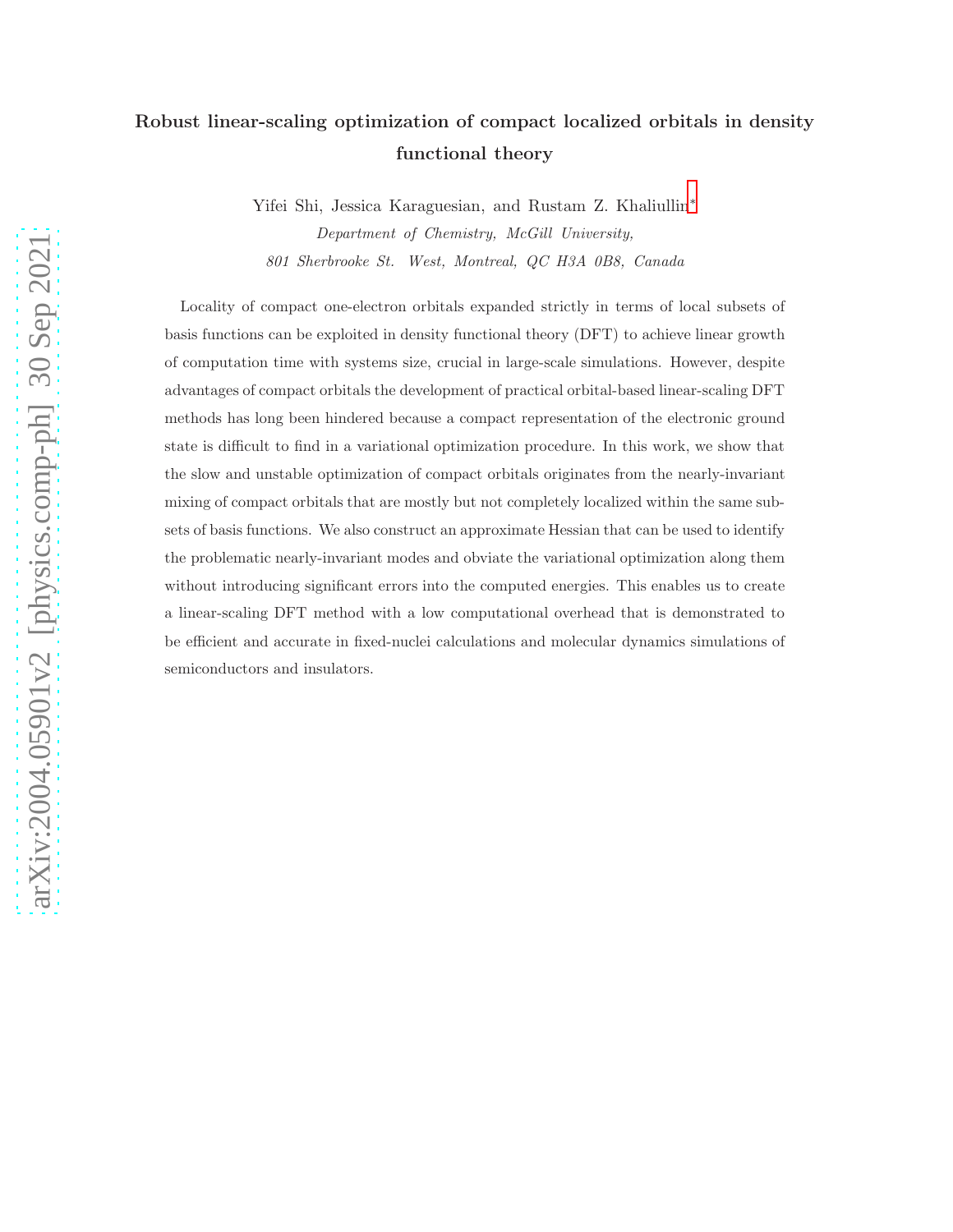### I. INTRODUCTION

At present, Kohn-Sham (KS) density functional theory (DFT) is the most popular electronic structure method. Unfortunately, the computational cost of the conventional diagonalization-based KS DFT grows cubically with the number of atoms preventing its application to large systems. To overcome this limitation, substantial efforts have been directed to the development of linearlyscaling  $(LS)$  DFT methods<sup>[1](#page-18-1)-3</sup>.

In LS DFT methods, the delocalized eigenstates of the effective KS Hamiltonian must be replaced with an alternative set of *local* electron descriptors. Most LS methods exploit the natural locality of the one-electron density matrix  $(DM)^{4-10}$  $(DM)^{4-10}$  $(DM)^{4-10}$ . They include the Fermi operator expansion<sup>[11](#page-19-0)[,12](#page-19-1)</sup>, divide-and-conquer<sup>[13](#page-19-2)[,14](#page-19-3)</sup>, and direct DM optimization methods<sup>[4](#page-18-3)[,7](#page-18-5)[,8](#page-18-6)</sup>. However, the variational optimization of the DM is very inefficient for accurate DFT calculations which require many basis functions per atom<sup>[1](#page-18-1)[,2](#page-18-7)[,8](#page-18-6)[,15](#page-19-4)[,16](#page-19-5)</sup>. Therefore, the application of DM-based LS methods have been mostly restricted to minimal-basis tight-binding problems<sup>[17](#page-19-6)[–19](#page-19-7)</sup>. This issue is rectified in optimal-basis DM methods<sup>[20](#page-19-8)[–23](#page-19-9)</sup> that contract large basis sets into a small number of new localized functions and then optimize the DM in the contracted basis. Despite becoming the most popular LS DFT, the efficiency of optimal-basis methods is hampered by the costly optimization of both the contracted orbitals and the  $DM^{24}$  $DM^{24}$  $DM^{24}$ .

One-electron orbitals expanded strictly in subsets of localized basis functions centered on and near a given nuclei represent another type of local electron descriptors, alternative to the DM. Since their introduction<sup>[25](#page-19-11)[–27](#page-19-12)</sup> such localized orbitals have become known under different names including absolutely localized molecular orbitals<sup>[28](#page-19-13)</sup>, localized wave functions<sup>[29](#page-20-0)</sup>, non-orthogonal generalized Wannier functions<sup>[21](#page-19-14)</sup>, multi-site support functions<sup>[22](#page-19-15)</sup>, and non-orthogonal localized molecular or-bitals<sup>[30](#page-20-1)</sup>. In this work, we will refer to them as compact localized molecular orbitals (CLMOs) to emphasize that their expansion coefficients are zero for the basis functions outside orbital's localization subset. Unlike our previous work<sup>[16](#page-19-5)</sup>, we avoid using the ALMO acronym<sup>[28](#page-19-13)</sup> because it is commonly used now to refer to compact orbitals restricted to *nonoverlapping* subsets $31-34$  $31-34$  – a special case of CLMOs.

From the computational point of view, a direct variation of CLMOs is preferable to the DM for systems with nonvanishing band gap because LS can be achieved with significantly fewer variables. The computational advantages of orbitals-only LS DFT would be especially pronounced in accurate calculations that require many basis functions per atom. CLMOs are also advantageous from the physical point of view because they provide clear, chemically meaningful, transferable description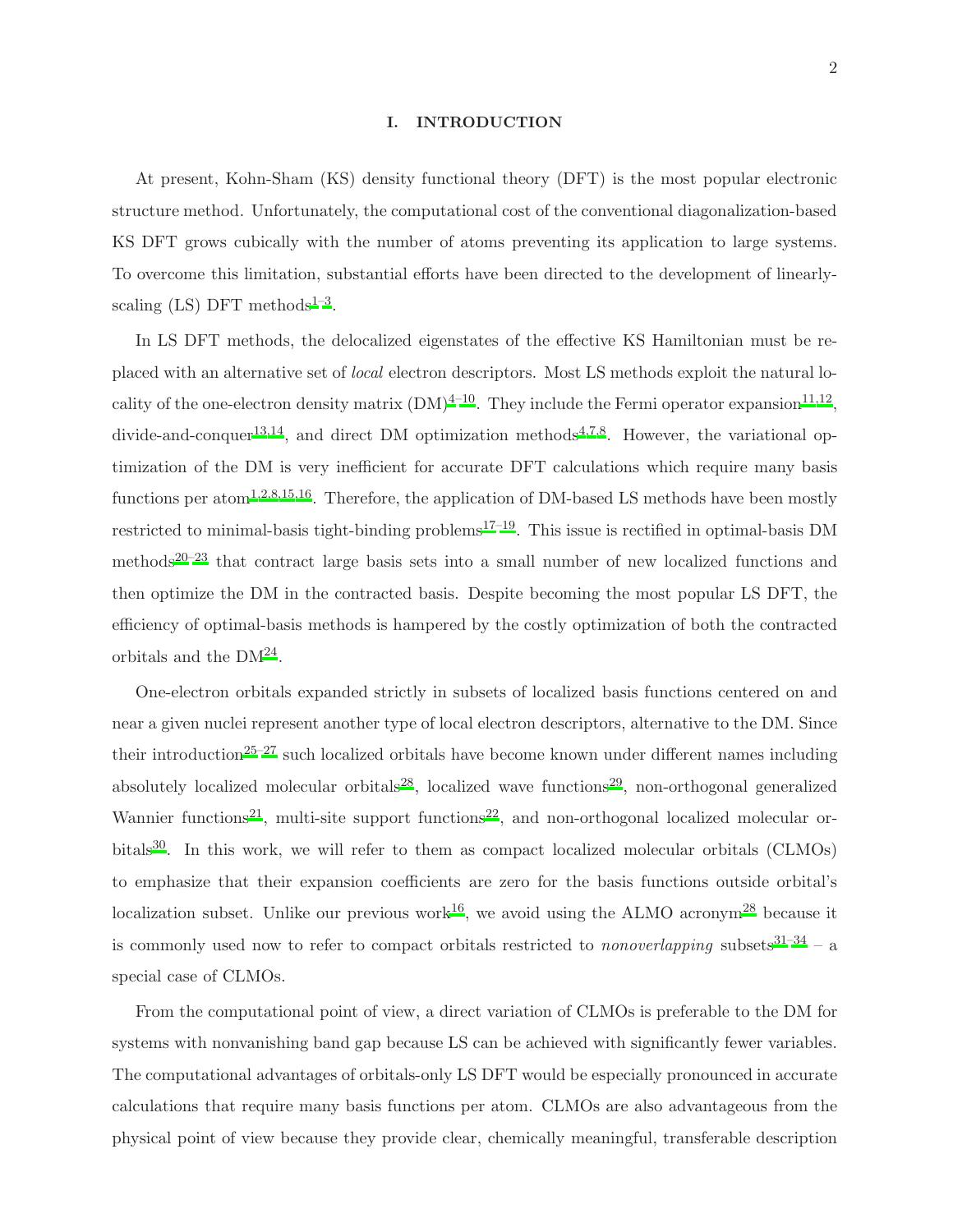

<span id="page-2-0"></span>FIG. 1. The determinant of the CLMO overlap matrix, the energy, and the maximum norm of the energy gradient with respect to the CLMO coefficients in a direct iterative optimization with the conjugate gradient algorithm. Linear system of four hydrogen fluoride molecules interacting through hydrogen bonds is described at the PBE/DZVP level of theory. CLMOs of a molecule are allowed to delocalize only over the two nearest neighbors. The zero energy is set at the energy of the fully delocalized state. For the CLMO state, the energy plateaus even though the gradient does not vanish. For the reference, the maximun norm of the gradient of same optimization using fully delocalized orbitals is also shown.

of interactions between atoms and molecules<sup>[28](#page-19-13)[,32](#page-20-4)[,35](#page-20-5)[–37](#page-20-6)</sup>. Regrettably, the development of promising orbital-based LS methods has been hindered because of slow and inherently difficult variational optimization of  $\text{CLMOs}^{1,29,38-41}$  $\text{CLMOs}^{1,29,38-41}$  $\text{CLMOs}^{1,29,38-41}$  $\text{CLMOs}^{1,29,38-41}$  $\text{CLMOs}^{1,29,38-41}$ . In addition to poor convergence of the variational procedure, the straightforward optimization of CLMOs, which cannot be constrained to stay both compact and orthogonal[28](#page-19-13), often leads to a "collapsed" electronic state represented by linearly dependent occupied orbitals<sup>[29](#page-20-0)</sup>. An example of a problematic variational optimization of CLMOs shown in Figure [1](#page-2-0) suggests that the collapse, apparent from the vanishing determinant of the CLMO overlap matrix, is closely associated with the convergences problem.

Substantial efforts have been made to mitigate these problems. They include the introduction of an extra set of variational parameters<sup>[30](#page-20-1)[,40](#page-20-9)[,42](#page-20-10)</sup> or the energy functionals that can be calculated without inverting the CLMO overlap matrix<sup>[29](#page-20-0)[,38](#page-20-7)[,43](#page-20-11)</sup>. However, despite notable progress<sup>[39](#page-20-12)[,40](#page-20-9)[,44](#page-20-13)[,45](#page-20-14)</sup> the existing CLMO-based DFT algorithms require many more steps to reach convergence than the algorithms for fully delocalized orbitals (Figure [1\)](#page-2-0).

Importantly, the CLMO convergence problem has been reliably solved for weakly-interacting molecular systems. It has been shown that CLMOs can be optimized efficiently only if they are forced to be orthogonal to a set of auxiliary tightly localized nonoverlaping orbitals, precomputed and fixed on their molecules<sup>[16](#page-19-5)[,41](#page-20-8)[,46](#page-21-0)</sup>. As will be discussed below, this approach works only when the auxiliary orbitals resemble the final variationally optimal CLMOs and thus cannot be applied to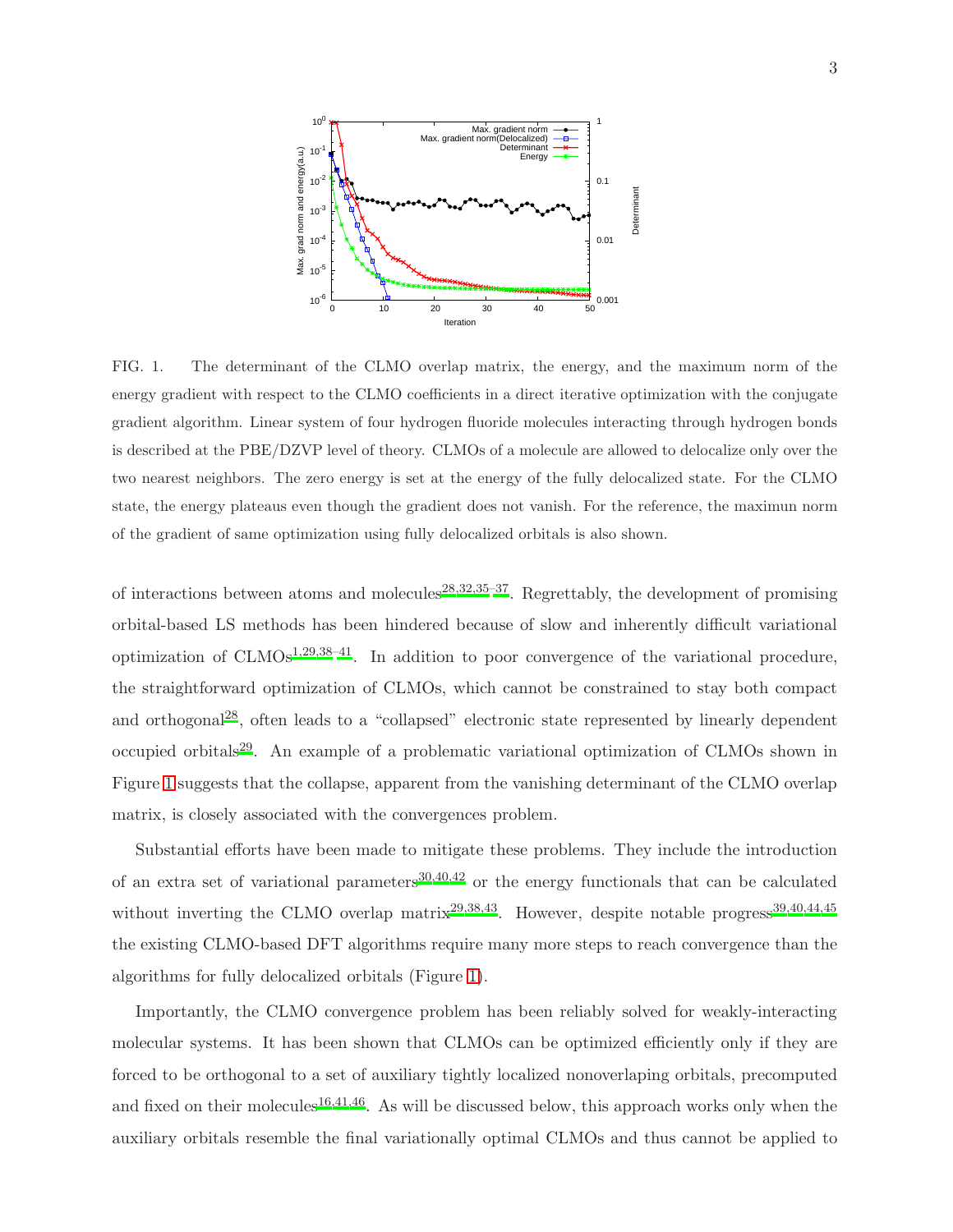finite-gap systems with strong covalent bonds between atoms.

In this work, a detailed analysis of the origins of the convergence problem enabled us to develop a fast linear-scaling CLMO-based DFT method that obviates the convergence problem for systems of strongly interacting atoms and also avoids collapsed states. The proposed method is conceptually simple and does not require any precomputed tightly-localized orbitals nor the optimization of auxiliary variables. These features greatly reduce its computational cost and make it straightforward to implement. Several tests in this work demonstrate the accuracy and efficiency of the method for systems with finite band gap. This method, however, is not expected to be practical for metals and semimetals.

## II. THEORY

## A. Formalism, notation and main assumptions

In the first step, all atomic nuclei of a system, its electrons, and atom-centered basis set orbitals (AOs) — in our case Gaussian functions — are logically divided into nonoverlapping subsets called *localization centers*, often referred to as *fragments*. For a system with clearly defined molecules, a typical localization center includes all nuclei of a single molecule, associated AOs and electrons. For systems that cannot be partitioned into molecules — the subject of this work — a localization center can be represented by a single nuclei. As a results of the partitioning, each electron acquires a localization-center label. Within Kohn-Sham DFT, electrons are described by molecular orbitals (MOs)  $|\psi_{xi}\rangle$  whose indices now indicate that orbital i belongs to center x. Throughout this work, centers are labeled with Latin letters  $x, y, z$  whereas Latin letters  $i, j, k$  label MOs.

In the next step, each atom A is assigned a predefined element-specific radius  $R_c(A)$  that defines neighbors of each center in an obvious way: two centers are considered neighbors if there are atoms located within a sum of their radii. *Localization domain* for each center is defined as a subset of AOs that are localized on the neighbors of a center  $|\chi_{\bar{x}\mu}\rangle$ . In our notation, index  $\bar{x}$  refers to center x and its neighbors. Basis set orbitals are denoted with Greek letters  $\mu, \nu, \lambda, \kappa$ . By construction a basis set function may belong to several localization domains or, in other words, localization domains often overlap.

The basis set orbitals of a localization domain form a subspace in the one-electron vector space and the following projection operator serves as the identity operator on the subspace:

$$
\hat{I}_{\bar{x}} = |\chi_{\bar{x}\mu}\rangle S^{\bar{x}\mu,\bar{x}\nu}\langle\chi_{\bar{x}\nu}|,\tag{1}
$$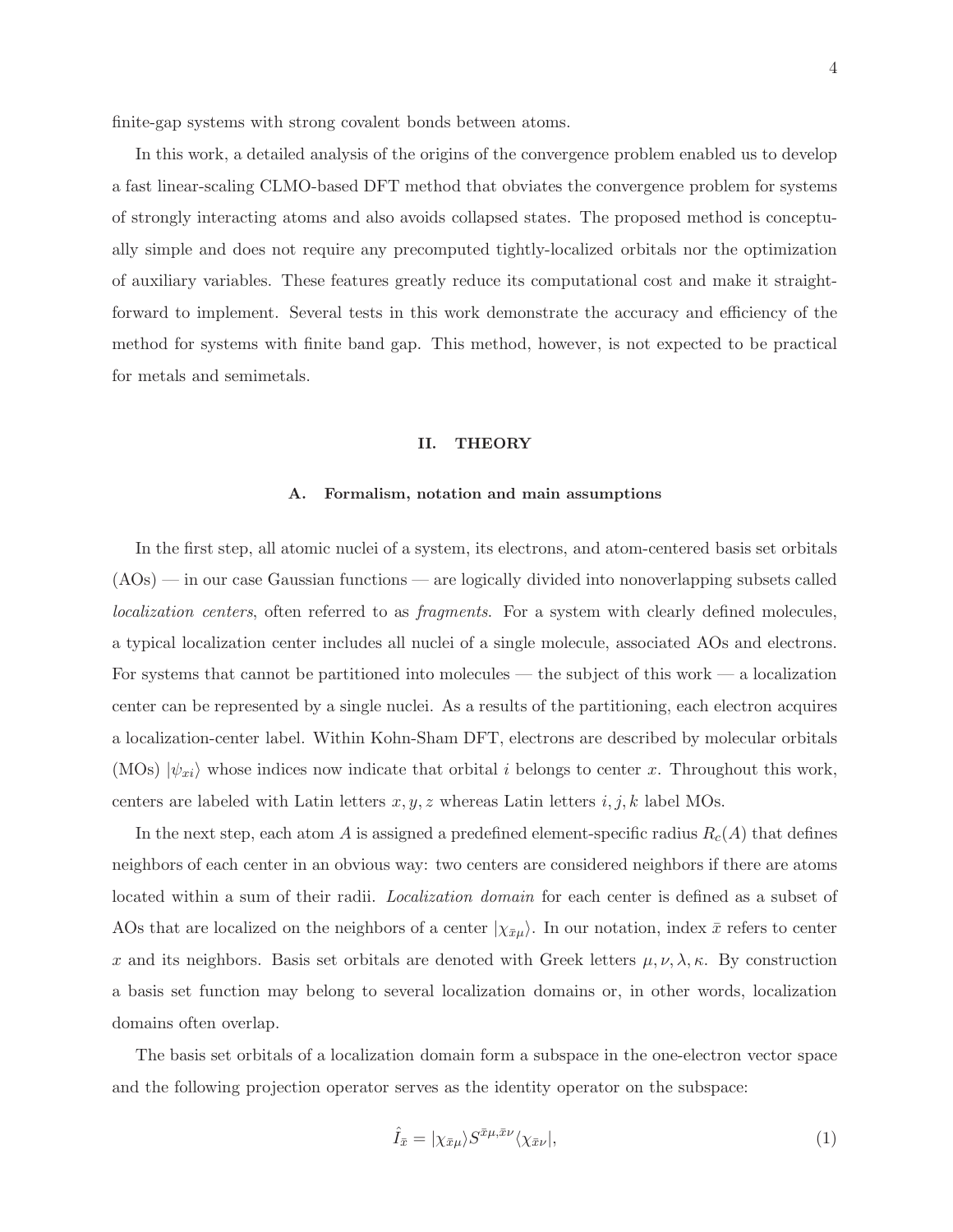where  $S^{\bar{x}\mu,\bar{x}\nu}$  is a matrix element of the inverse overlap matrix  $S_{\bar{x}\mu,\bar{x}\nu} = \langle \chi_{\bar{x}\mu} | \chi_{\bar{x}\nu} \rangle$ . Note that the conventional tensor notation is used to work with the nonorthogonal orbitals $^{47}$  $^{47}$  $^{47}$ : covariant quantities are denoted with subscripts, contravariant quantities with superscripts, and summation is implied over the same orbital indices but not over the same center and domain indices.

In the final step, the main approximation of CLMO methods is introduced. It is assumed that the electronic structure of the system can be described accurately by molecular orbitals that are completely localized within domains of their centers

$$
|\psi_{xi}\rangle = \hat{I}_{\bar{x}}|\psi_{xi}\rangle
$$
\n(2)

Thus this approximation imposes a blocked structure on the matrix of MO coefficients

$$
|\psi_{xi}\rangle = |\chi_{\bar{x}\mu}\rangle T^{\bar{x}\mu}x_i.
$$
\n(3)

The size of blocks is determined entirely by the pre-selected  $R_c$  and does not change with the number of atoms in the entire system. Therefore, in the limit of large systems, the computational cost of the optimization grows linearly with the number of atoms offering a way of performing LS calculation directly with MOs.

In this work, we consider only spin-unpolarized orbitals evaluated at the Γ-point. The KS DFT energy functional can be written in the conventional way

$$
E = 2\text{Tr}\left[\hat{R}\hat{H}\right] - \frac{1}{2} \int \int \frac{\rho(\mathbf{r})\rho(\mathbf{r}')}{|\mathbf{r} - \mathbf{r}'|} d\mathbf{r} d\mathbf{r}'
$$

$$
+ E_{\text{XC}} - \int v_{\text{XC}}(\mathbf{r})\rho(\mathbf{r}) d\mathbf{r}, \tag{4}
$$

where  $\hat{H}$  is the Kohn-Sham Hamiltonian,  $\hat{R}$  is the projection operator onto the occupied subspace, and  $\rho(\mathbf{r}) = 2\langle \mathbf{r} | \hat{R} | \mathbf{r} \rangle$  is the electron density. The idempotent  $\hat{R}$  is written to take into account the nonorthogonality of CLMOs

$$
\hat{R} = \sum_{x,y} |\psi_{xi}\rangle \sigma^{xi,yj} \langle \psi_{yj} |,
$$
\n(5)

where  $\sigma^{xi,yj}$  is a matrix element of the inverse of the CLMO overlap matrix  $\sigma_{zk,xy} = \langle \psi_{zk} | \psi_{xj} \rangle$ .

# B. Convergence problem and Hessian eigenspectrum

The direct minimization of the energy functional with respect to molecular orbital coefficients is a straightforward reliable low-cost method optimization for fully delocalized orbitals  $(R_c\rightarrow\infty)^{48-50}$  $(R_c\rightarrow\infty)^{48-50}$  $(R_c\rightarrow\infty)^{48-50}$ and completely localized orbitals  $(R_c = 0)^{16}$  $(R_c = 0)^{16}$  $(R_c = 0)^{16}$ . The preconditioned conjugate gradient algorithm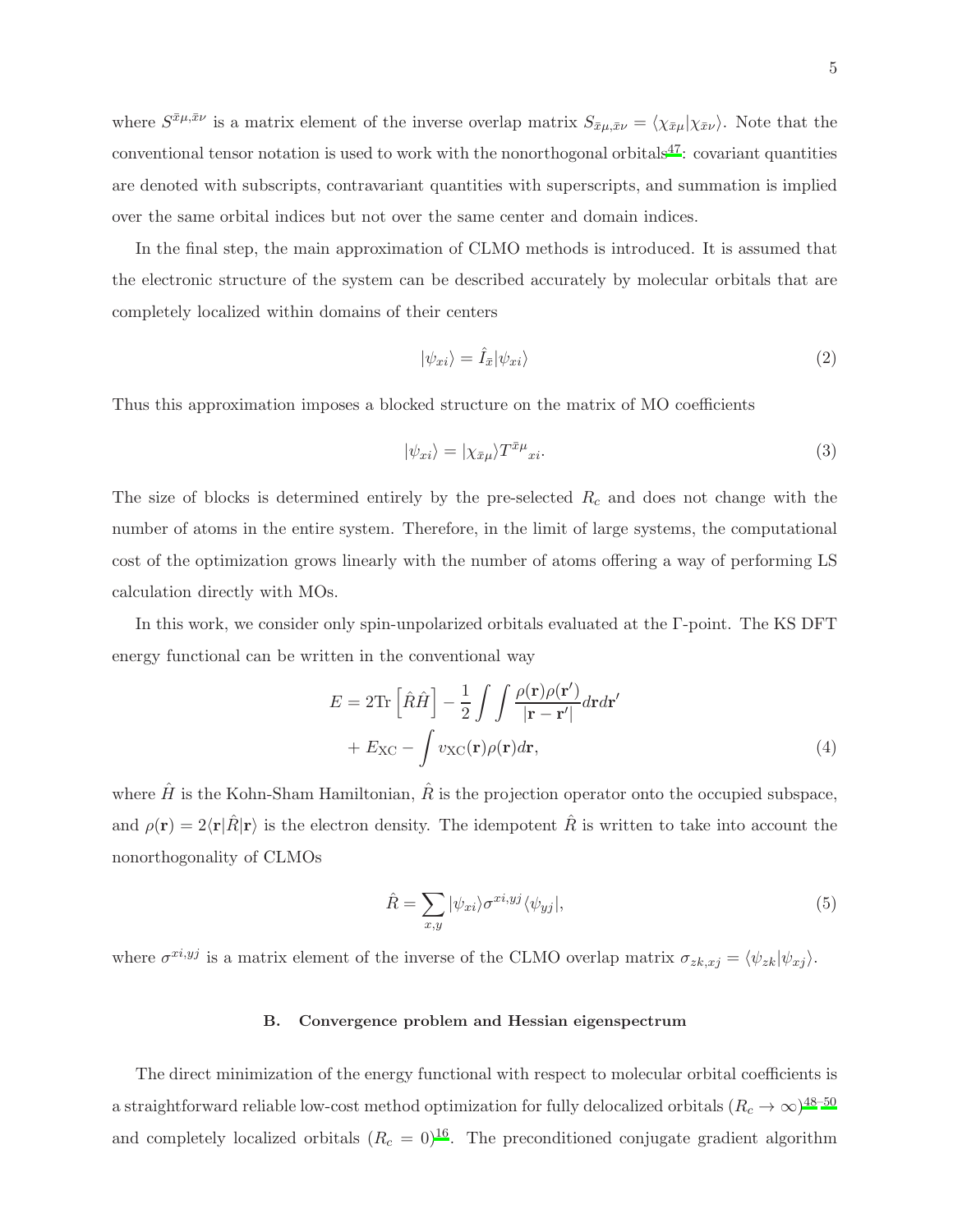

<span id="page-5-1"></span>FIG. 2. Illustration of the origin of low-curvature modes in a model vector space spanned by three basis set functions  $|AO_1\rangle$ ,  $|AO_2\rangle$ ,  $|AO_3\rangle$ . The left panel shows  $|CLMO_1\rangle$  (blue) confined to its domain spanned by  $|AO_1\rangle$  and  $|AO_2\rangle$  as well as  $|CLMO_2\rangle$  (red, three cases) confined to its domain spanned by  $|AO_2\rangle$  and  $|AO_3\rangle$ . The right panel shows the behavior of the energy as a function of the position of  $|CLMO_1\rangle$  — angle  $\alpha$  — for three typical cases. Case C shows that the low-curvature modes arise when  $|CLMO_2\rangle$  lies almost entirely in the domain of  $|CLMO_1\rangle$ .

(PCG) is a particularly efficient energy minimizer that requires iterative evaluation of the energy gradient

<span id="page-5-2"></span>
$$
G_{\bar{x}\mu}^{x i} \equiv \frac{\partial E}{\partial T^{\bar{x}\mu}_{x i}} = 4 \langle \chi_{\bar{x}\mu} | (\hat{I} - \hat{R}) \hat{H} | \psi^{x i} \rangle \tag{6}
$$

and only a single inversion of a preconditioner. The latter is typically chosen as an easily-invertible approximation to the exact Hessian. It has been found that, for the two special cases  $R_c \to \infty^{49}$  $R_c \to \infty^{49}$  $R_c \to \infty^{49}$ and  $R_c = 0,$ <sup>[16](#page-19-5)</sup> the preconditioner defined on domain  $\bar{x}$ 

<span id="page-5-0"></span>
$$
P_{\bar{x}\mu,\bar{x}\nu} = 4\langle \chi_{\bar{x}\mu} | (\hat{I} - \hat{R})(\hat{I} + \hat{H})(\hat{I} - \hat{R}) | \chi_{\bar{x}\nu} \rangle \tag{7}
$$

provides the same rate of convergence of the PCG algorithm as the exact Hessian but at a fraction of the inversion cost. The relation between the preconditioner in Eq. [\(7\)](#page-5-0) and the exact Hessian is presented in Supplementary Material.

In the general case of finite  $R_c$ , the PCG-based optmization of CLMOs has been investigated thoroughly as a low-cost alternative to LS DM-based DFT methods<sup>[16](#page-19-5)[,29](#page-20-0)[,30](#page-20-1)[,38](#page-20-7)-40[,43](#page-20-11)[,44](#page-20-13)</sup>. This approach is expected to be very efficient because both the CLMO coefficient and gradient matrices are small (i.e. number of columns is much smaller then the number of rows) and enforced to be sparse. In addition to this, the inversion of the approximate Hessian in Eq. [7](#page-5-0) can be done fast, domain-by-domain. Unfortunately, the PCG algorithm, as well as all other optimization procedures (e.g. Newton-Raphson or DIIS-accelerated diagonalizations)<sup>[28](#page-19-13)</sup>, suffer from the aforementioned slow convergence and orbital collapse problems. A closer inspection of the eigenvalues of the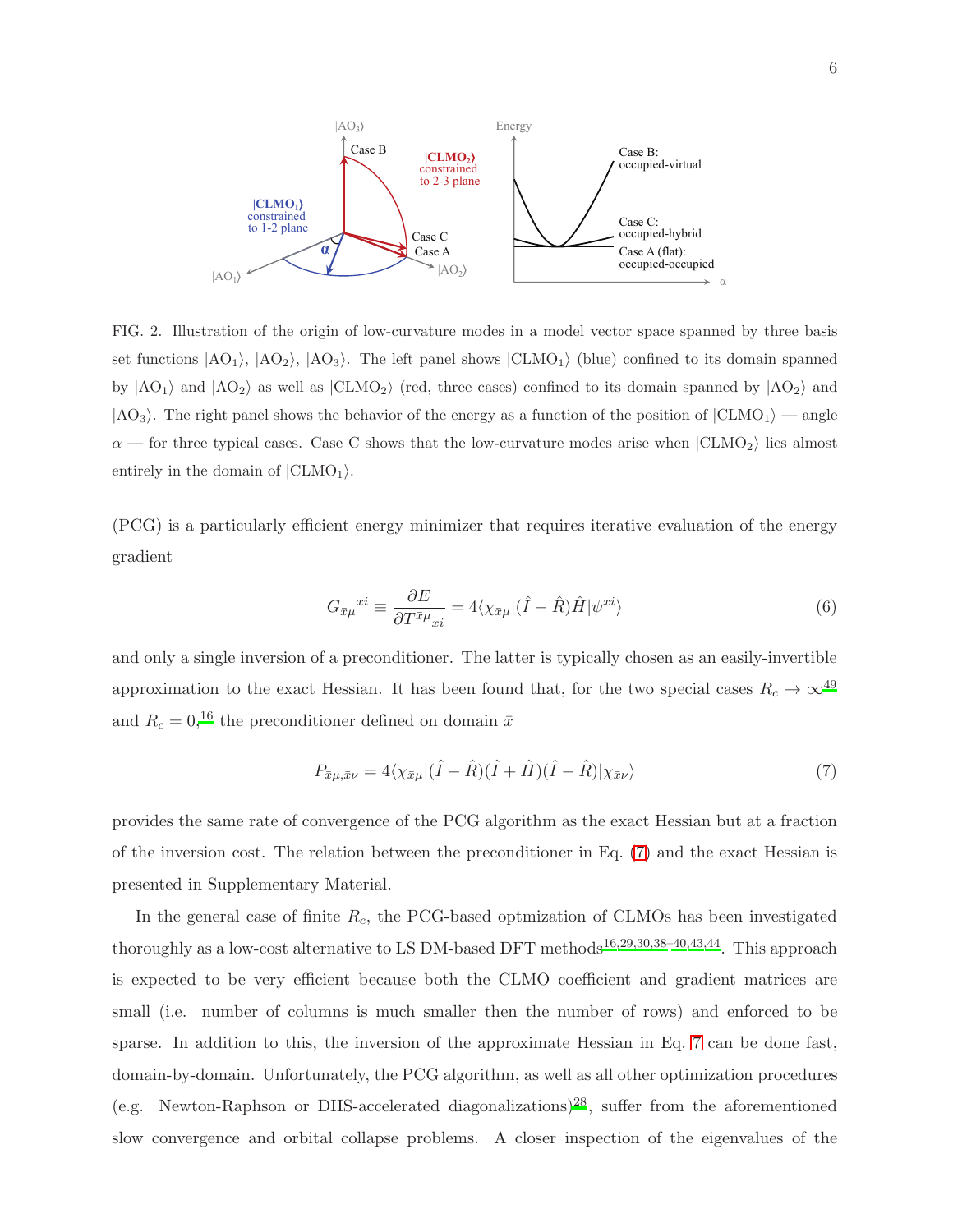preconditioner obtained by solving the generalized eigenproblem for each domain

<span id="page-6-0"></span>
$$
P_{\bar{x}\mu,\bar{x}\nu}A^{\bar{x}\nu}{}_{xp} = S_{\bar{x}\mu,\bar{x}\lambda}A^{\bar{x}\lambda}{}_{xp}\Lambda_{xp},\tag{8}
$$

reveals the origin of this and other closely related previously reported problems<sup>[1](#page-18-1)</sup>. The eigenvalues  $\Lambda_{xp}$ , which approximate the energy curvature along the optimization direction  $|d_{xp}\rangle$  represented by eigenvector  $A^{\bar{x}\nu}{}_{xp} \equiv \langle \chi^{\bar{x}\nu} | d_{xp} \rangle$ , can be divided into three categories according to their magnitudes. Zero eigenvalues in the first category represent optimization directions towards occupied orbitals localized completely within the same domain (Figure [2,](#page-5-1) case A). As expected the energy is invariant along these occupied-occupied mixing modes. The second category includes large nonzero eigenvalues that represent the optimization in the direction toward unoccupied orbitals (Figure [2,](#page-5-1) case B) of the domain. These two categories are the only present in the rapidly converging optimization of fully delocalized orbitals  $(R_c \to \infty)$  and absolutely localized orbitals  $(R_c = 0)$ . The eigenvalues classified as the third category are extremely small but nonzero (Figure S1). They appear only for finite  $R_c$  when domains share basis set functions. The optimization along these low-curvature nearly-invariant directions is difficult to converge because various analytical approximations (e.g. approximate Hessian, quadratic linear search) and numerical noise (e.g. finite DFT grids) make calculations imprecise. In other words, optimization with finite  $R_c$  becomes ill-conditioned and the low-curvature modes represents the major barrier to the practical use of promising orbital-based LS DFT methods.

# III. RESULTS AND DISCUSSION

## A. Nature of low-curvature modes

What is the physical origin of the low-curvature optimization modes? It has been suggested previously<sup>[1](#page-18-1)</sup> that the sluggish optimization in orbital-based LS DFT is due to the inexact invariance of the energy with respect to the mixing of occupied orbitals. Although this might indeed present a problem for a series of functionals based on DMs that are not fully idempotent<sup>[29](#page-20-0)[,38](#page-20-7)[,43](#page-20-11)</sup> the DM used in this work is constructed with the inverse of the overlap matrix and, therefore, is properly idempotent and exactly invariant to the mixing among occupied states.

We suggest that the low-curvature optimization modes represent *hybrid* directions, which are neither occupied nor virtual. From the point of view of the local vector subspace of  $\bar{x}$ , these directions exist because CLMOs of neighbor centers are only partially localized on  $\bar{x}$ . Hybrid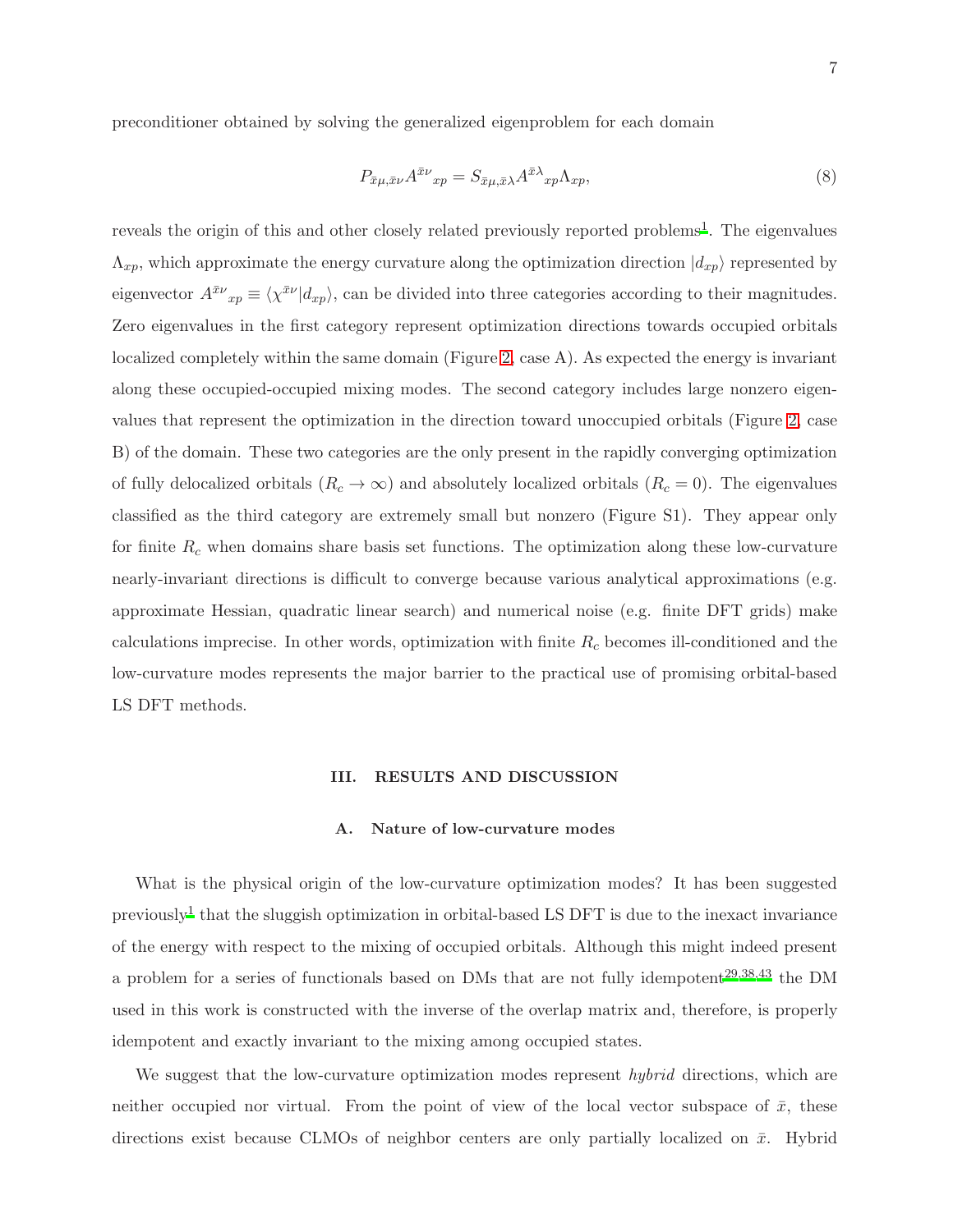directions, originating from CLMOs that are almost but not entirely localized on the domain, are expected to be particularly problematic (Figure [2,](#page-5-1) case C).

A hybrid low-curvature mode  $|d_{\bar{x}p}\rangle$  is expected to have only a small component in the unoccupied subspace of domain  $\bar{x}$ . This component is measured by the residue  $\Delta_{\bar{x}p}$ 

$$
\Delta_{\bar{x}p} \equiv \langle d_{\bar{x}p} | \hat{I}_{\bar{x}} - \hat{R}_{\bar{x}} | d_{\bar{x}p} \rangle, \tag{9}
$$

where  $\hat{R}_{\bar{x}}$  is a projector onto the subspace of the occupied CLMOs trimmed with operator  $\hat{T}_{\bar{x}} \approx \hat{I}_{\bar{x}}$ to be fully localized on  $\bar{x}$ 

<span id="page-7-0"></span>
$$
\hat{R}_{\bar{x}} = \sum_{y,z \in \bar{x}} \hat{T}_{\bar{x}} |\psi_{yi}\rangle \sigma_{\bar{x}}^{yi, zj} \langle \psi_{zj} | \hat{T}_{\bar{x}} \tag{10}
$$

and  $\sigma_{\bar{x}}$  is the overlap matrix of the truncated orbitals.

Figure [3](#page-8-0) shows that the small-curvature modes indeed lie mostly outside the unoccupied space for a variety of materials (Figures S2–S5). It is also interesting to note that the unoccupied fraction of the low-curvature modes increases with the strength of interatomic delocalization (i.e. the degree of covalency of bonding).

Thus the optimization along the low-curvature modes of a domain represents mixing of its occupied CLMO with the occupied orbitals of its neighbors that are not fully localized on the same domain. Unsurprisingly, such orbital variations often lead to linear dependencies among occupied orbitals and eventual collapse of the optimization.

It should be noted that low-curvature modes also present a problem during the optimization of the support functions in optimal-basis DM methods<sup>[20](#page-19-8)[–23](#page-19-9)</sup>. It is unclear whether the "redundancy illconditioning" described in Ref. [20](#page-19-8) is of the same nature as the low-curvature modes in orbitals-only method described here.

The proposed explanation of the nature of the low-curvature modes is consistent with the fact that, for molecular partitioning, the number of the low-curvature modes is equal to the sum of occupied orbitals on the neighbor fragments. It also explains why the two-stage procedure of Ref. [16](#page-19-5) works so well for molecular systems. In the first stage of this procedure,  $R_c$  is set to zero and the resulting block-diagonal orbitals  $|\psi_{xi}^{0}\rangle$  are optimized variationally to construct the occupied space projector  $\hat{R}^0$ . This projector is then fixed,  $R_c$  is reset to its original finite value to allow intercenter electron delocalization, and the following trial orbitals are optimized with respect to CLMOs coefficients:

$$
|\psi_{xi}\rangle = |\psi_{xi}^{0}\rangle + \hat{I}_{\bar{x}}(\hat{I} - \hat{R}^{0})|\chi_{\bar{x}\mu}\rangle \bar{T}_{xi}^{\bar{x}\mu}
$$
\n(11)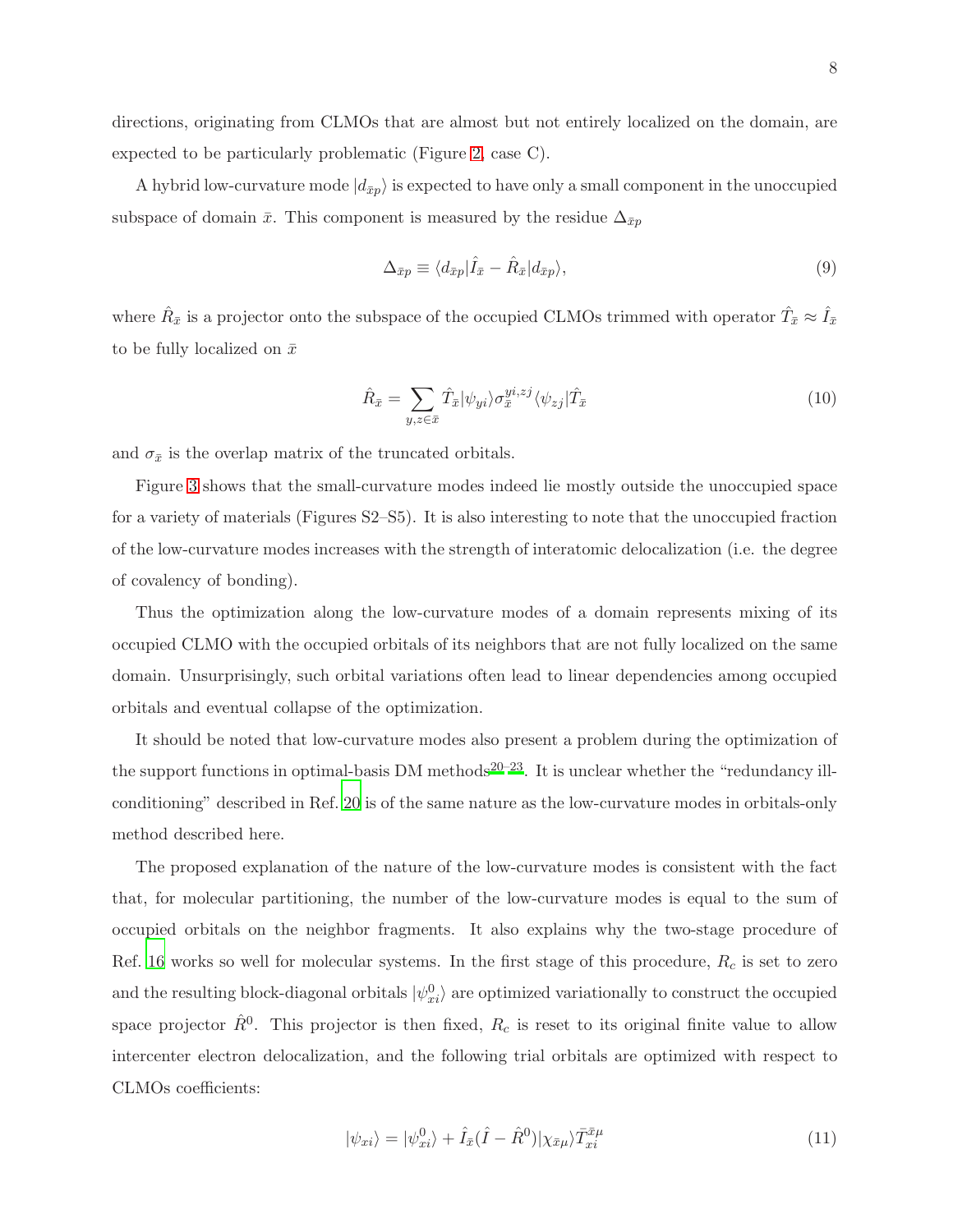

<span id="page-8-0"></span>FIG. 3. The norm of the projection of the small-curvature modes on the unoccupied subspace of a domain. Preconditioner eigenvectors with the eigenvalues smaller than 0.02 a.u. are chosen as small-curvature modes. The following localization ceneters are considered:  $Ti^{4+}$  ions in the TiO<sub>2</sub> rutile lattice,  $Cd^{2+}$  ions in the CdSe Wurtzite lattice, Si atom in the diamond silicon lattice,  $O^{2-}$  in a water tetramer system, hydrogen fluoride molecule in a linear tetramer system. The BLYP/TZV2P level of theory is used for water and PBE/DZVP in all other tests.

For these CLMOs, the gradient and preconditioner

$$
\bar{G}_{\bar{x}\mu}^{xi} \equiv \frac{\partial E}{\partial \bar{T}_{xi}^{\bar{x}\mu}} = \langle \chi_{\bar{x}\mu} | \hat{I} - \hat{R}^{0} | \chi^{\bar{x}\nu} \rangle G_{\bar{x}\nu}^{xi}
$$
\n
$$
\bar{P}_{\bar{x}\mu, \bar{x}\nu} = \langle \chi_{\bar{x}\mu} | \hat{I} - \hat{R}^{0} | \chi^{\bar{x}\lambda} \rangle P_{\bar{x}\lambda, \bar{x}\kappa} \langle \chi^{\bar{x}\kappa} | \hat{I} - \hat{R}^{0} | \chi_{\bar{x}\nu} \rangle
$$
\n(12)

are related to those in Eqs. [\(6\)](#page-5-2) and [\(7\)](#page-5-0) via domain-specific operators

<span id="page-8-1"></span>
$$
\hat{I}_{\bar{x}}(\hat{I} - \hat{R}^0)\hat{I}_{\bar{x}} \tag{14}
$$

As shown in Ref. [16](#page-19-5), these operators are essential to converging orbital optimization for molecular systems. The present work explains that this is because  $\hat{R}^0$  satisfies two important requirements. First, it is constructed from CLMOs fully localized on their centers. This ensures that each localization domain contains an integer number of occupied states. Second,  $\hat{R}^0$  is already close to the final converged DM for systems of weakly-interacting molecules. This, therefore, guarantees that correct low-curvature optimization modes are removed when in the second optimization stage when  $\hat{I}_{\bar{x}}\hat{R}^0\hat{I}_{\bar{x}}$  is projected out.

Unfortunately, the two-stage approach does not work for systems with strong covalent bonds between localization centers (i.e. atoms). This is illustrated in Figure [4](#page-12-0) for the cadmium selenide

(13)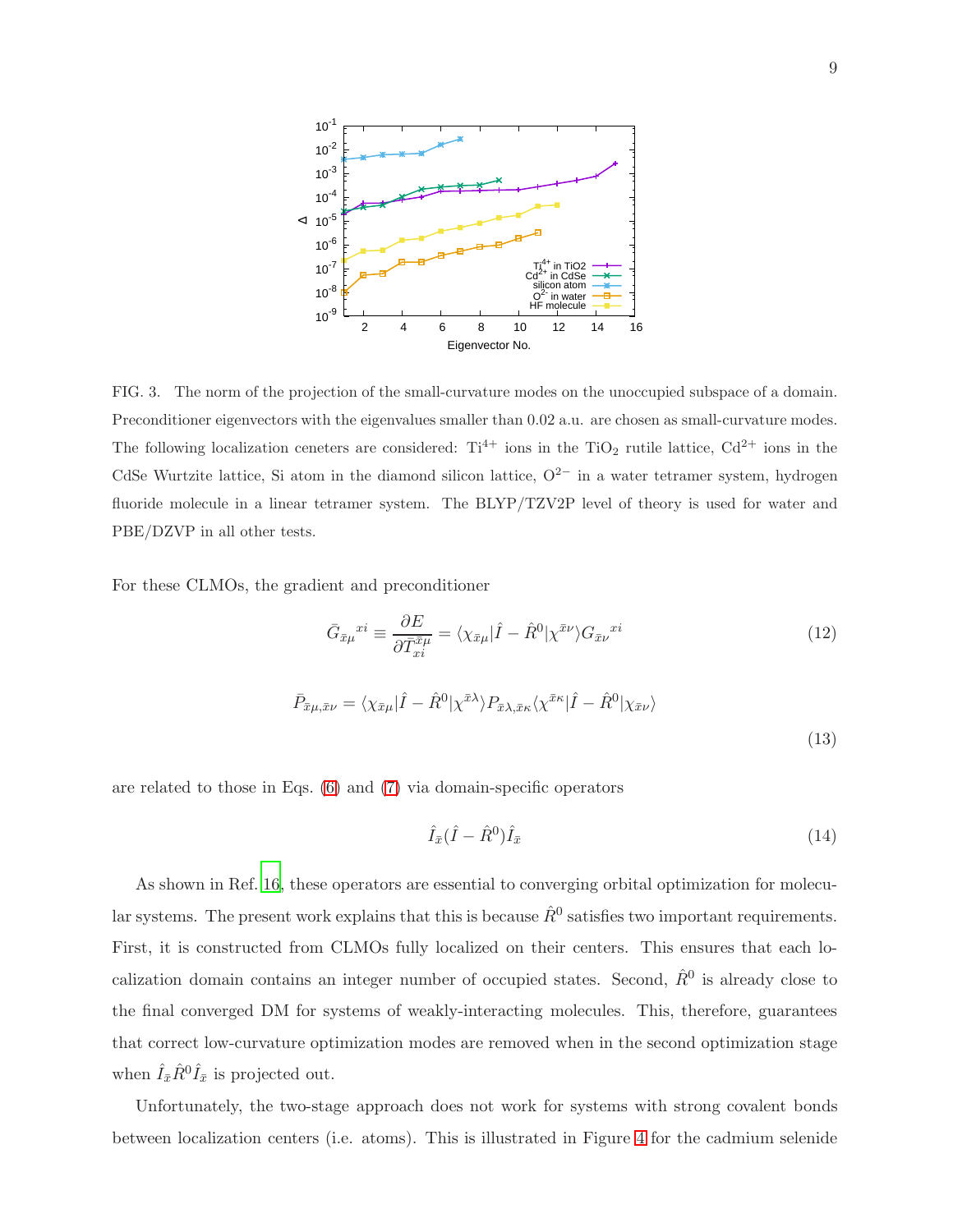lattice. The main reason for the deteriorating convergence is the inability of  $\hat{R}^0$ , which is constructed from the block-diagonal CLMOs, to adequately represents the low-curvature modes in the delocalized states encountered in later stages of the optimization.

## B. New approach to the orbital optimization

We propose to obviate the convergence problem by detecting the low-curvature modes directly by diagonalizing the approximate Hessian in Eq. [\(7\)](#page-5-0) and avoiding the optimization along these modes altogether. Although this procedure is not expected to produce fully optimized orbitals it can still find an accurate representation of the ground state. This is because the low-curvature modes are associated with mixing of occupied and nearly-occupied orbitals and, therefore, are not expected to produce a noticeable variational decrease in the energy.

To remove the low-curvature modes we construct the projector onto these modes

$$
\hat{L}_{\bar{x}} = |d_{\bar{x}p}\rangle \Theta \left[\Lambda_{\bar{x}p} - \Lambda_c\right] \langle d_{\bar{x}p}|,\tag{15}
$$

where  $\langle d_{\bar{x}p} |$  are eigenvectors of the approximate Hessian from Eq. [\(8\)](#page-6-0),  $\Theta$  is the reversed unit step function

$$
\Theta\left[\Lambda_{\bar{x}p} - \Lambda_c\right] = \begin{cases} 1 & \Lambda_{\bar{x}p} \le \Lambda_c, \\ 0 & \Lambda_{\bar{x}p} > \Lambda_c, \end{cases} \tag{16}
$$

and  $\Lambda_c$  is the curvature threshold below which the optimization mode is classified as a low-curvature mode. The low curvature modes are then projected out from the the gradient and preconditioner in the PCG optimization algorithm

<span id="page-9-0"></span>
$$
\tilde{G}_{\bar{x}\mu}^{x i} = \langle \chi_{\bar{x}\mu} | \hat{I} - \hat{L}_{\bar{x}} | \chi^{\bar{x}\nu} \rangle G_{\bar{x}\nu}^{x i} \tag{17}
$$

<span id="page-9-1"></span>
$$
\tilde{P}_{\bar{x}\mu,\bar{x}\nu} = \langle \chi_{\bar{x}\mu} | \hat{I} - \hat{L}_{\bar{x}} | \chi^{\bar{x}\lambda} \rangle P_{\bar{x}\lambda,\bar{x}\kappa} \langle \chi^{\bar{x}\kappa} | \hat{I} - \hat{L}_{\bar{x}} | \chi_{\bar{x}\nu} \rangle.
$$
\n(18)

As a result, the PCG optimization procedure neglects the optimization modes with the curvature below pre-selected threshold  $\Lambda_c$ . We will refer to the new method based on Eqs. [\(17\)](#page-9-0) and [\(18\)](#page-9-1) as low-curvature projector (LCP) method.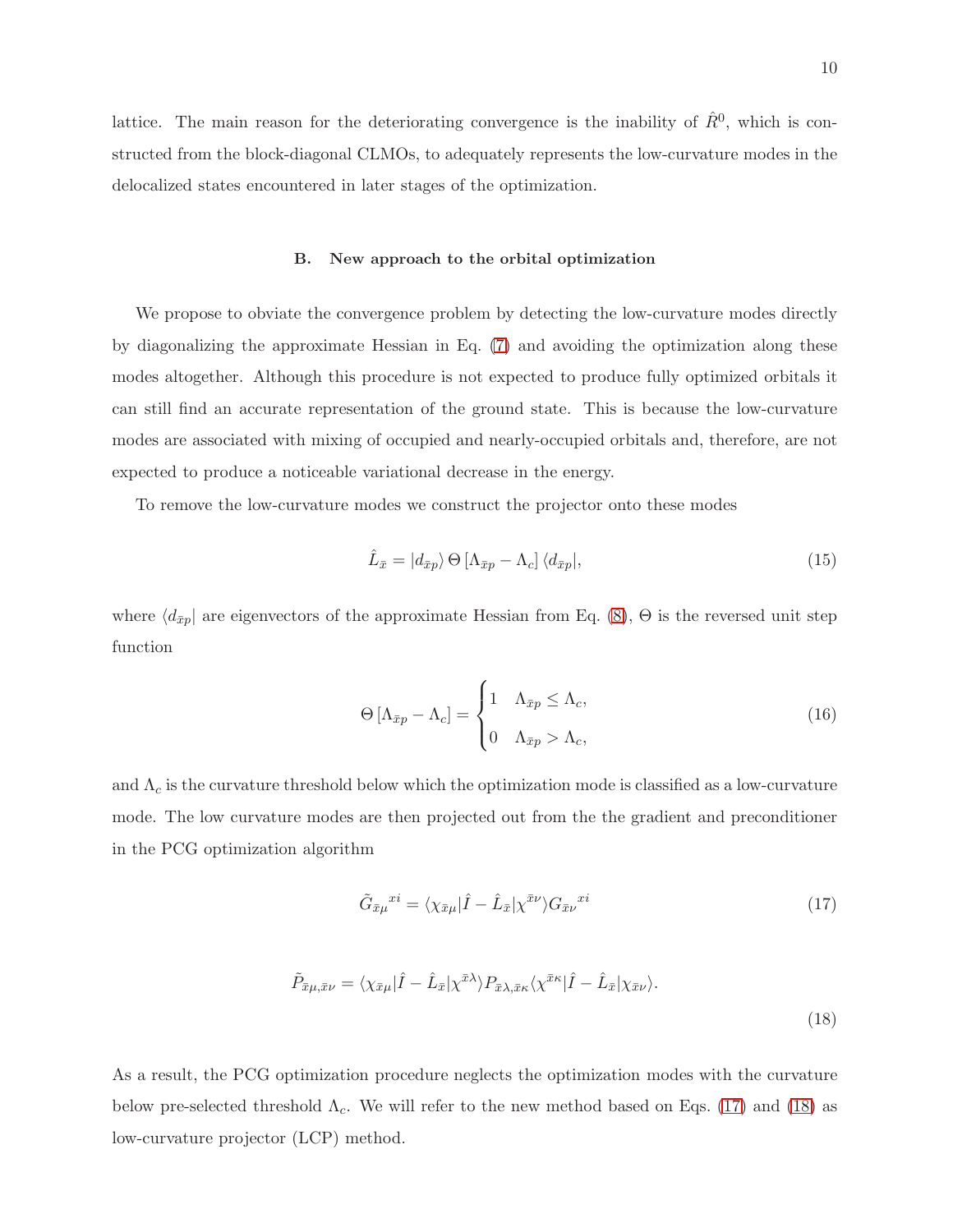#### C. Remarks

It is important to make several remarks about the LCP method. Although the gradient and preconditioner equations of the LCP approach resemble those of the two-stage procedure the key difference between them is that  $\hat{L}_{\bar{x}}$  depends on the variational parameters T while  $\hat{I}_{\bar{x}}\hat{R}^0\hat{I}_{\bar{x}}$  does not. One of the consequences of this dependence is that there are no well-defined trial orbitals and energy functional that correspond to the LCP gradient exactly. However, the LCP gradient in Eq. [\(17\)](#page-9-0) is an approximation to the gradient of the conventional energy functional with the following trial CLMOs

<span id="page-10-0"></span>
$$
|\psi_{xi}\rangle = \hat{I}_{\bar{x}}(\hat{I} - \hat{R}_{\bar{x}})|\chi_{\bar{x}\mu}\rangle T^{\bar{x}\mu}{}_{xi}
$$
\n(19)

where  $\hat{R}_{\bar{x}}$  is defined in Eq. [\(10\)](#page-7-0) as the T-dependent projector onto the subspace of the CLMOs that are truncated to be fully localized on  $\bar{x}$ . The LCP gradient can be obtained from these trial orbitals if the T-dependence of  $\hat{R}_{\bar{x}}$  is ignored upon differentiation and  $\hat{R}_{\bar{x}}$  is approximated with the low-curvature projector  $\hat{L}_{\bar{x}}$ . As described above the latter approximation makes sense because the low-curvature modes arise from the incomplete localization of the neighbors' CLMOs on  $\bar{x}$ .

It is worth mentioning in passing that finding the exact gradient of the trial CLMOs in Eq. [\(19\)](#page-10-0) is tremendously difficult both analytically and algorithmically because of the cyclic dependence of  $\hat{R}_{\bar{x}}$  and  $|\psi_{xi}\rangle$  on each other. The LCP approach described here represents a compromise between a computationally efficient and fully variational optimization.

While previous CLMO works<sup>[16](#page-19-5)[,41](#page-20-8)[,46](#page-21-0)</sup> dealt with weakly-interacting fragments (e.g. molecules) the LCP approach represents the ultimate atomic partitioning scheme that draws fragment boundaries across strong covalent bonds. Although the LCP optimization is not fully variational it finds the orbitals and energy very close to the ground state if  $\Lambda_c$  is small.

It should be noted that any divide-and-conquer approach, including the LCP method, assigns electrons to localization centers *a priori* and, therefore, requires at least a rough idea about the optimal electron distribution. Although the LCP procedure presented here is not applicable to systems with completely unknown bonding properties this issue can be resolved by employing the global optimizer described in Ref. [43](#page-20-11) in conjunction with the current approach.

## D. Implementation

The procedure for finding and projecting out the low-curvature modes is implemented in the  $CP2K$  software package<sup>[51](#page-21-5)</sup>. CP2K relies on the mixed Gaussian and plane wave representation of the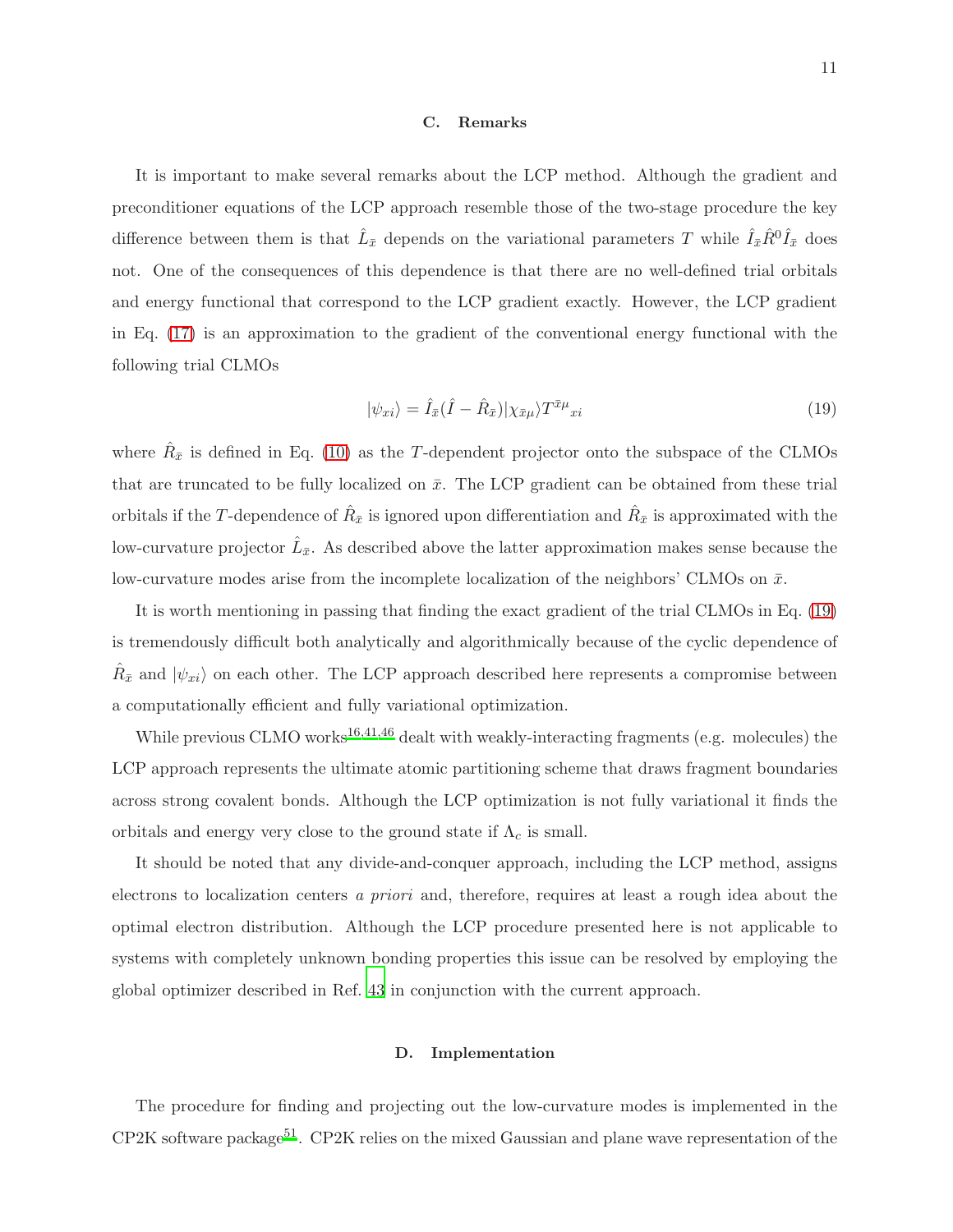electronic degrees of freedom<sup>[52](#page-21-6)</sup> and is an ideal platform for the new orbital-based LS method: just a few tightly-localized Gaussian AOs can provide an accurate representation of CLMOs, whereas plane waves ensure a fast LS construction of the KS Hamiltonian for large systems.

All matrix multiplications are performed with the DBCSR library<sup>[53](#page-21-7)</sup> designed for massivelyparallel linear-scaling handling of large sparse matrices. A special care is taken to reduce the computational overhead of the optimization procedure for large Gaussian basis sets. To this end, the order of matrix multiplications in Eqs. [\(17\)](#page-9-0) and [\(18\)](#page-9-1) is chosen to avoid steps that scale cubically with the size of the Gaussian basis set. The diagonalization of the preconditioner matrices is done independently for each domain.

It is important to note that the construction of the DM requires the inversion of the CLMO overlap matrix. This matrix is small and its size is independent of the size of the basis set. However, it is not confined to individual domains. This inversion is carried out using the iterative Hotelling method<sup>[54](#page-21-8)</sup> that is based entirely on matrix multiplications and becomes LS when the system is large and the CLMO overlap and its inverse are sparse.

## E. Accuracy and efficiency tests

The LCP has been tested on a variety of systems, in which each fragment can be represented with closed-shell (i.e. doubly-occupied) orbitals.

Figure [4](#page-12-0) shows the LCP orbital optimization for the hexagonal CdSe – a challenging case for DMbased LS methods because of the small band gap of this material. Since the difficult optimization modes are neglected in the LCP optimization, the norm of the projected gradient decreases fast. While lowering  $\Lambda_c$  makes the convergence somewhat slower, the rate of the LCP gradient decrease is the same as that for the straightforward optimization of unconstrained delocalized orbitals. In contrast, the gradient norm decreases much slower in the two-stage block-diagonal projector optimization described for molecular systems in Ref.<sup>[16](#page-19-5)</sup>. While the high rate of the LCP gradient convergence is expected (because of the explicit projection), it is crucial that the LCP energies plateau at the levels that are difficult to achieve with the block-diagonal projector (dashed lines in Figure [4\)](#page-12-0) and impossible to reach without any regularization. For example, 14 meV/atom energy above the delocalized state is achieved in 18 iterations with the  $\Lambda_c = 5 \times 10^{-3}$  a.u. LCP method and in 131 iterations with the block-diagonal projector method. The 12 meV/atom energy above the delocalized state is achieved in 21 iterations with the  $\Lambda_c = 5 \times 10^{-4}$  a.u. LCP method and could not be achieved even after 500 iterations with the block-diagonal projector and trust-region methods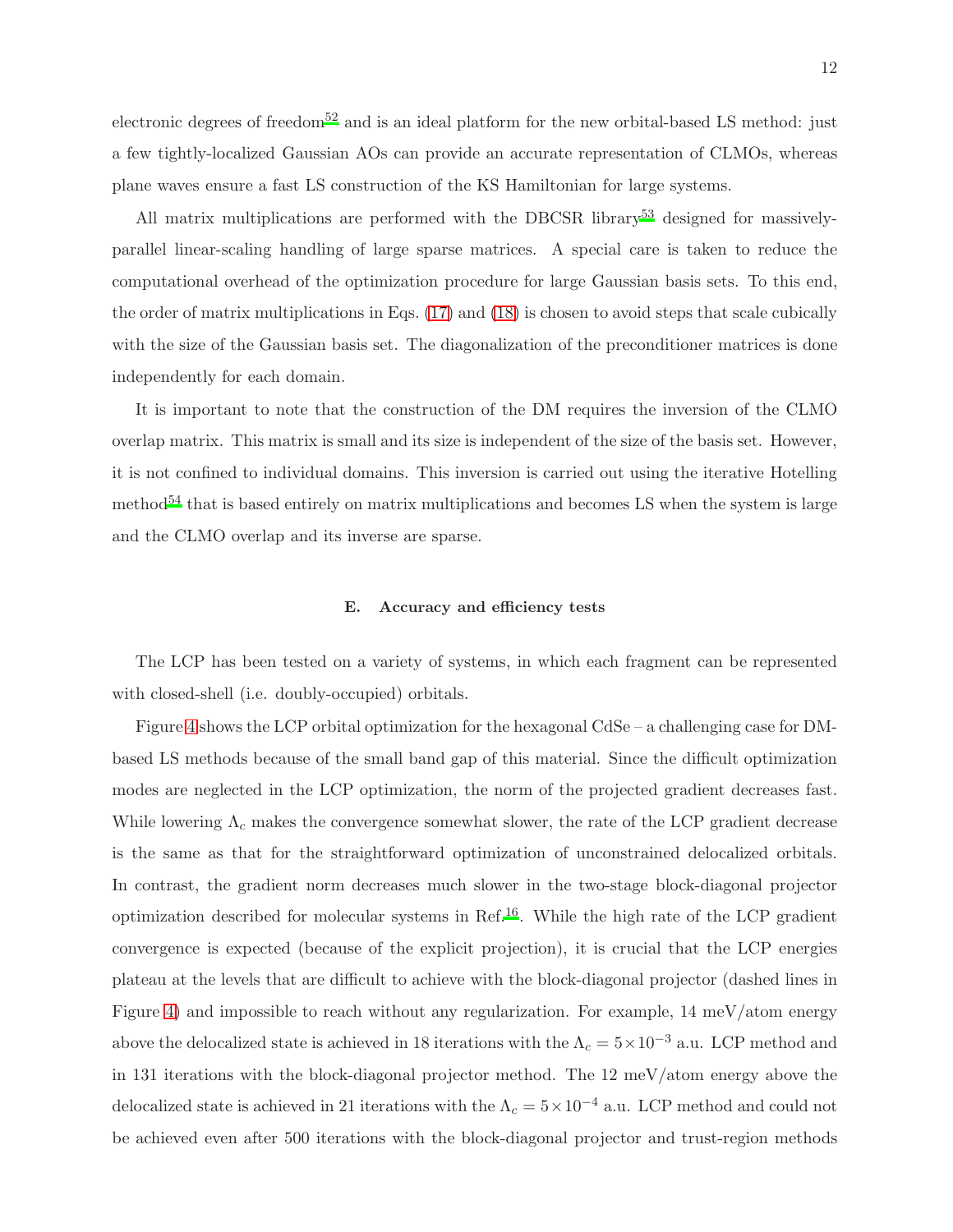

<span id="page-12-0"></span>FIG. 4. Optimization of the CLMOs for the hexagonal wurtzite CdSe lattice. PBE/DZVP,  $R_c = 4.9 \text{ Å}.$ The block-diagonal projector is described in Eq. [14.](#page-8-1) The  $\Lambda_c = 5 \times 10^{-5}$  a.u. optimization fails.

(Figure S6). It should be noted that  $\Lambda_c < 5 \times 10^{-5}$  a.u. is too low for the LCP regularization to remain efficient and the optimization behaves similarly to the unregularized case and fails after several iterations.

The proximity of the LCP energies to the best estimates of the variational CLMO energy (i.e. underconverged block-diagonal projector optimization) indicates that the approximate Hessian,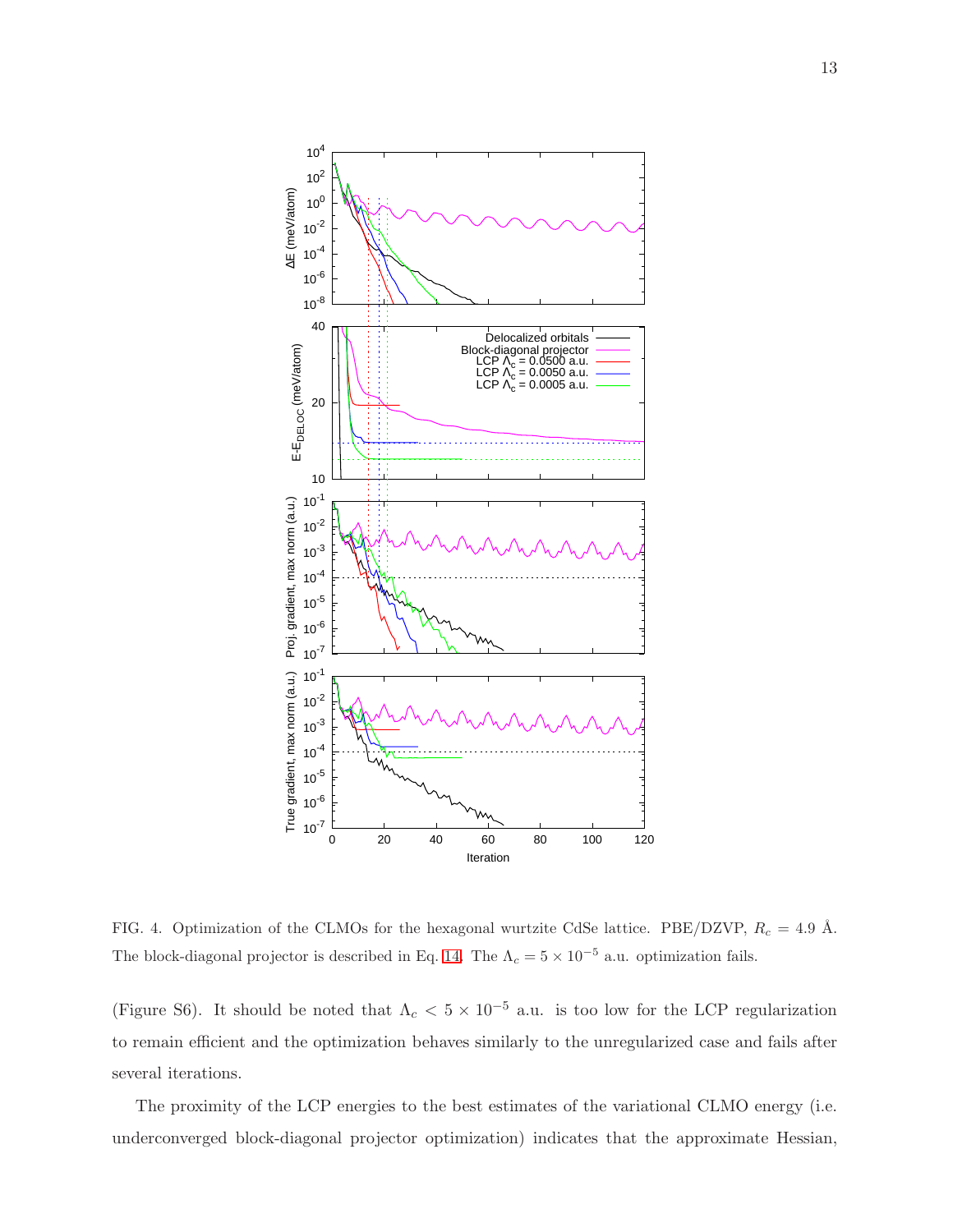proposed to detect low-curvature modes, is sufficiently accurate and does not eliminate any important modes. This example also shows that the LCP method does not only make the norm of the projected gradient low, it can also make the norm of the true gradient lower than that achievable with block-diagonal projector (bottom panel, Figure [4\)](#page-12-0). While the LCP method cannot be used to make the norm of the unprojected gradient arbitrarily low (that is, it does not solve the convergence problem completely), it represents a simple regularization approach (i.e. speeds up the optimization, prevents failures) and also provides a better stopping criterion than the rate of energy change, currently used in the optimization of strictly localized orbitals (top panel, Figure [4\)](#page-12-0).

The accuracy of the LCP energies as a function of  $R_c$  is shown in Figure [5](#page-14-0) for several systems with significant covalent bonding (i.e. electron delocalization) between fragments: liquid water in which each atom is treated as a fragment, silicon in the cubic diamond lattice, and CdSe in the hexagonal wurtzite lattice. Figure [5](#page-14-0) demonstrates that the LCP energy converges to the energy of the delocalized orbtals as  $R_c$  increases. It should be noted that many chemical processes in these systems can be reproduced correctly as long as  $R_c$  includes the (next-)nearest neighbors and as long as the number of neighbors remain similar during a simulation of the reaction. This means that it is often not necessary to set  $R_c$  to large values with the goal of reproducing the reference delocalized-state energy quantitatively.

Figure [5](#page-14-0) makes it clear that  $\Lambda_c$  can affect the LCP energy as much as  $R_c$  and, for some systems, it is important to tune  $\Lambda_c$  for best accuracy-performance compromise for every material and  $R_c$ . For example, systems with lower  $R_c$  are influenced less strongly by  $\Lambda_c$  because the number of basis set functions in the localization domains is smaller and there are fewer Hessian eigenvalues. It is worth noting that the lowest  $\Lambda_c$  that allows to convergence SCF for Si  $(\Lambda_c \approx 5 \times 10^{-3} \text{ a.u.})$  is different from that for CdSe ( $\Lambda_c \approx 5 \times 10^{-4}$  a.u.).

To demonstrate the accuracy of the LCP energies further, we performed a 500 K Monte Carlo (MC) simulation of silicon in the cubic diamond lattice with a defect created by replacing two neighboring silicon atoms with two carbon atoms. Figure [6](#page-15-0) shows that the silicon-silicon radial distribution function (RDF) at equilibrium almost perfectly reproduces that calculated using conventional DFT methods for fully delocalized electrons.

Molecular dynamics (MD) simulations present an even more stringent test on the accuracy of the LCP method. While minor energy errors are not crucial in fixed-nuclei calculations, geometry optimizations, and Monte-Carlo sampling they tend to accumulate in MD trajectories leading to non-physical sampling and eventual failure of simulations. Accurate calculation of forces is therefore crucial for molecular dynamics simulations, the stability of which are judged by the accumulated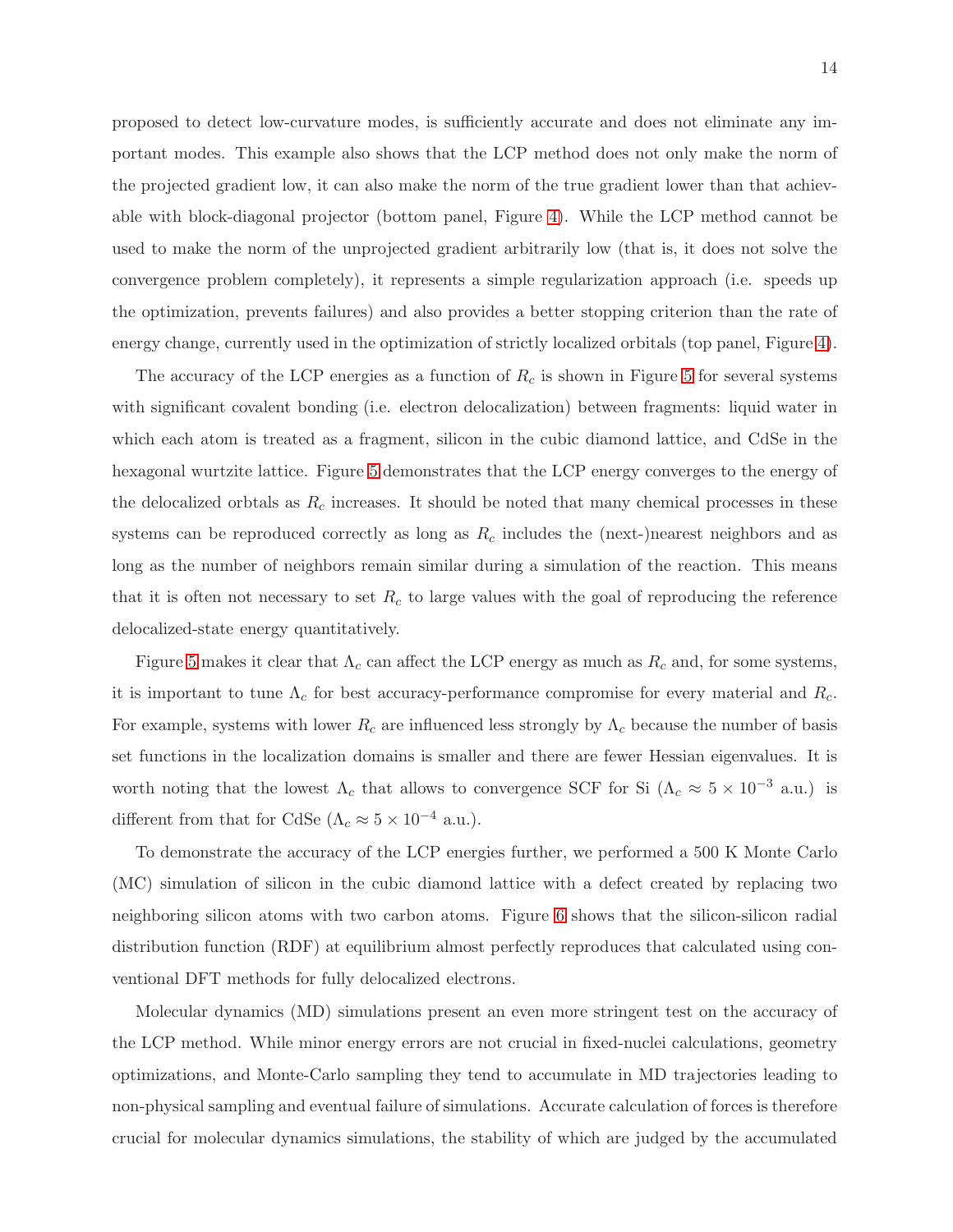

<span id="page-14-0"></span>FIG. 5. Dependence of the LCP energy on the localization radii  $R_c$  and LCP threshold  $\Lambda_c$  for: A. Hexagonal wurtzite phase of CdSe (PBE/DZVP). B. Atomically-partitioned liquid water (BLYP/TZV2P). C. Cubic diamond phase of silicon (PBE/DZVP). The energy of the delocalized orbitals is chosen as zero. The convergence criteria is  $||\tilde{G}||_{\rm max} < 10^{-4}$  a.u.

drift in the conserved quantity (e.g. total energy of the system). Although CLMOs obtained with the LCP method are not strictly variational we choose to neglect the errors associated with underconverged orbitals and invoke the Hellmann–Feynman theorem<sup>[55](#page-21-9)</sup> in the calculation of atomic forces. This procedure is used to perform an LCP-based MD simulation of a protonated water nanocluster containing 62 water molecules and two protons. In the course of a 2.5 ps NVT MD simulation, the two protons hop around breaking and forming covalent bonds with water molecules. An unequilibrated simulation is shown intentionally because it contains frequent proton hopping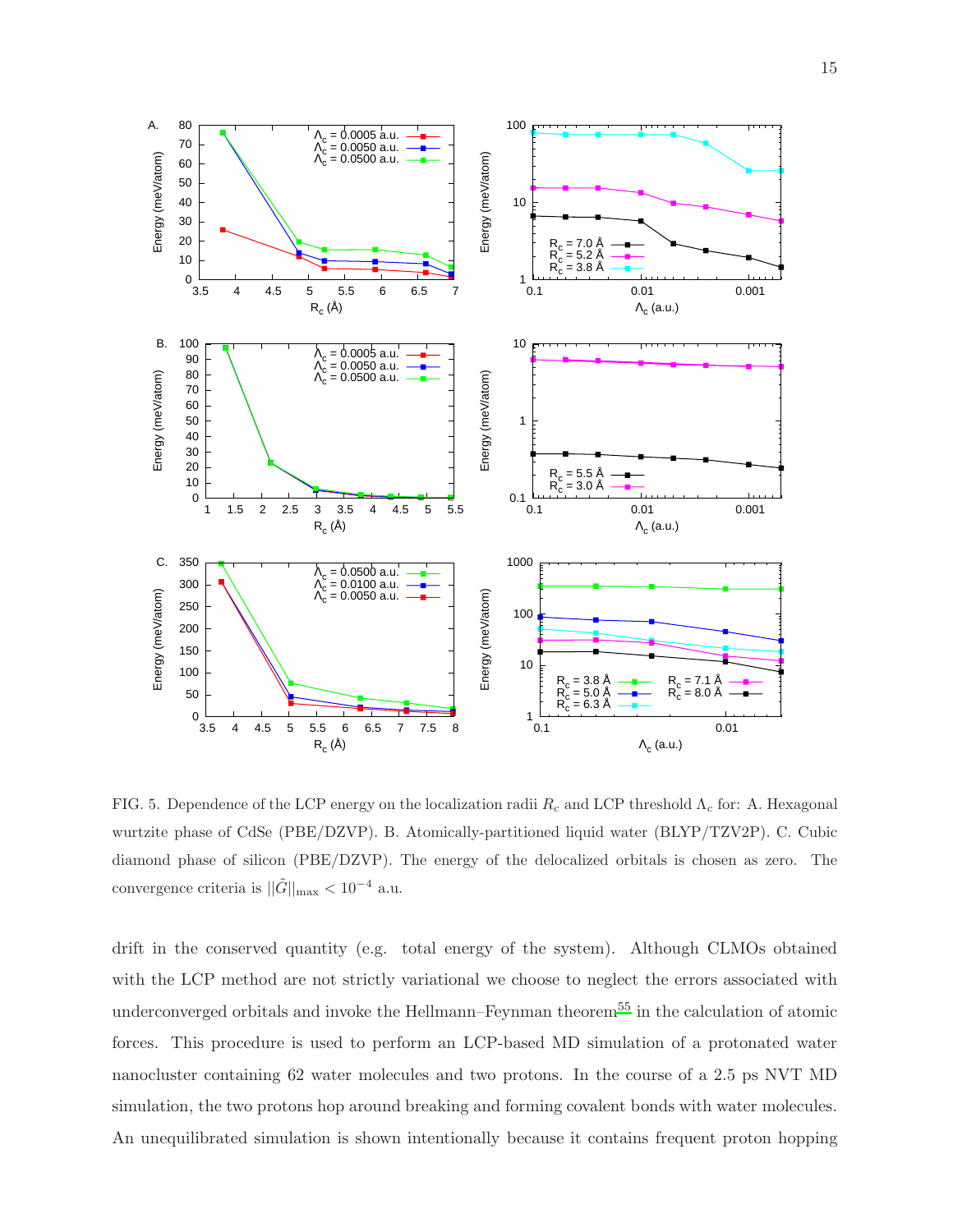

<span id="page-15-0"></span>FIG. 6. Silicon-silicon RDF calculated for the cubic diamond phase of silicon with carbon atoms introduced to create a point defect. XC/basis simulations are performed at  $T = 500$  K with the conventional orbitaltra[n](#page-21-4)sformation<sup>49</sup> method for the delocalized electrons and the LCP method with  $R_c = 6$  Å and  $\Lambda_c = 0.02$  a.u. The system includes 62 silicon atoms and two carbon atoms.

events, that are challenging to describe correctly with atomically-partitioned CMOs. To reproduce the motion of protons around the nanodroplet each atom had to be treated as a localization center. Setting  $R_c = 4.0 \text{ Å}$  and  $\Lambda_c = 0.005 \text{ a.u.}$  produces sufficiently optimized CLMOs to ensure the stability of the MD simulation on picosecond timescales. Figure [7](#page-16-0) shows that the drift and fluctuations in the conserved quantity remain constant compared to the fluctuations in the potential energy, despite multiple kinks arising from the sharp spatial orbital cutoff that lead to discontinuities in the potential energy surface. The applicability of the LCP method in MD simulations will be explored further in the future especially in conjunction with the modified Langevin integrator method<sup>[56](#page-21-10)</sup>.

To test the computational efficiency of the newly designed method, we compared its performance to the orbital transformation  $(OT)$  method<sup>[49](#page-21-4)[,58](#page-21-11)</sup> — a well-optimized low-prefactor cubic scaling DFT method for conventional fully delocalized orbitals. The benchmark calculations are performed for the hexagonal CdSe system of different sizes. Figure [8](#page-16-1) demonstrates that the implementation of the LCP method is asymptotically linear scaling. The LS regime is achieved when the MO overlap matrix and its inverse are sparse. The LCP calculations  $(\Lambda_c = 0.005 \text{ a.u.})$  become faster than the calculations with the delocalized orbtials in the region of 1500–6000 atoms. Figure S7 shows that it is mostly the handling of sparse matrices in the LCP calculations (DBCSR library[53](#page-21-7)) that is responsible for the higher computational overhead compared to the calculation with delocalized orbitals (ScaLAPACK library). The precise position of the crossover point depends noticeably on the chosen localization radius: 1500, 4000 and 6000 atoms for  $R_c = 3.8, 5.2, 7.0$  Å, respectively. Static calculations (e.g. single-energy, geometry optimization) with that many atoms can be con-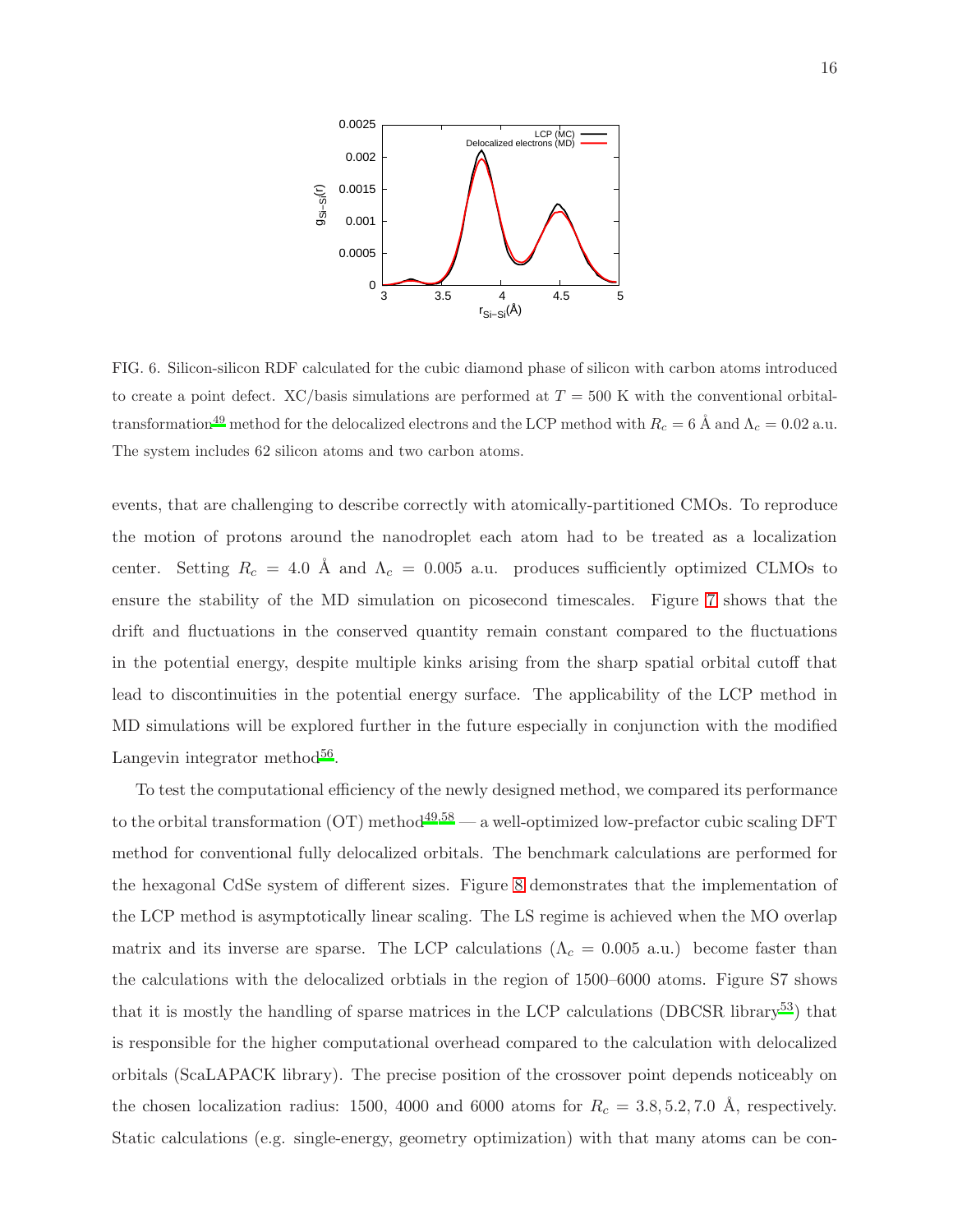

<span id="page-16-0"></span>FIG. 7. The potential energy and the conserved quantity in a LCP-based MD simulation of a protonated water nanocluster  $(H^+)_2(H_2O)_{62}$ . The temperature of the NVT simulations is set to 298 K and controlled by a canonical veloci[t](#page-21-12)y re-scaling thermostat<sup>57</sup> with the coupling time constant of 50 fs. The potential and conserved energies are shifted for clarity.



<span id="page-16-1"></span>FIG. 8. Timing benchmark for the hexagonal phase of CdSe described at the PBE/DZVP level of theory on 400 compute cores. In LCP calculations,  $\Lambda_c = 0.005$  a.u. Dashed lines show perfect linear and quadratic scaling. Note that with the employed settings, OT calculations cannot be performed due to the high memory demands of handling delocalized molecular orbitals.

sidered routine today and can immediately benefit from employing the LCP method. In contrast, DFT-based simulations of thousands of atoms that require extensive sampling (e.g. MC, MD) are still considered state-of-the-art and will only benefit from the LCP technique when faster computer platforms become routinely available in the future.

# IV. CONCLUSIONS

This work presents a new linear-scaling algorithm for the optimization of strictly localized molecular orbitals in DFT. In this approach, the optimization of the density matrix is not performed,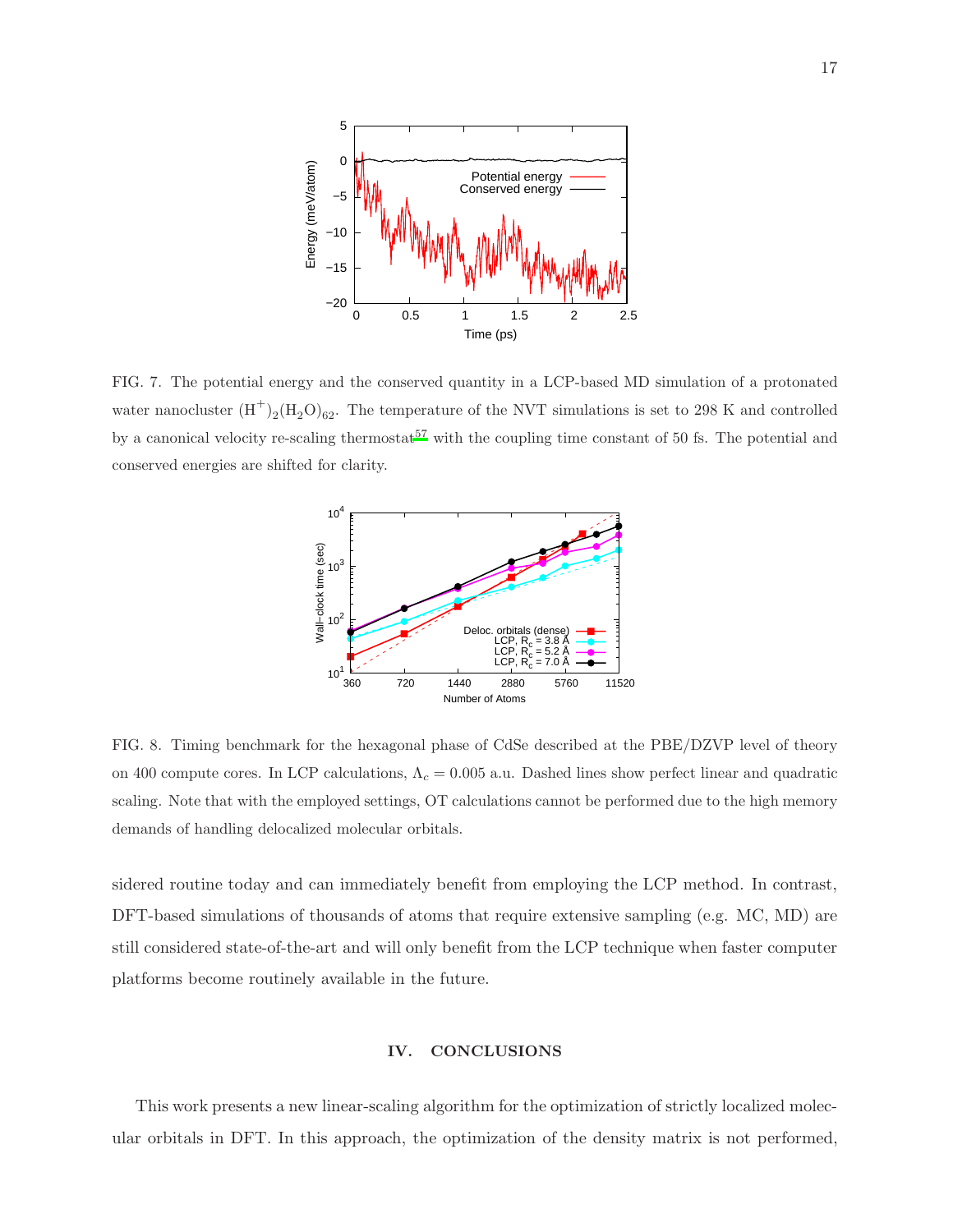resulting in low computational cost. The convergence problem that has plagued orbital-based LS DFT methods is eliminated by finding and obviating the optimization of orbitals along lowcurvature modes – the directions associated with tiny eigenvalues of the electronic Hessian. It is shown that an approximate Hessian can be used to detect the low-curvature modes instead of the exact electronic Hessian, the calculation and diagonalization of which is unfeasible. It is also shown that the low-curvature modes – an unavoidable consequence of imposing localization constraints – can be safely neglected because they are associated with the mixing of nearly occupied local states and do not produce a noticeable variational decrease in the energy. The main practical shortcoming of the method is that the low-curvature threshold  $\Lambda_c$  has to be tuned beforehand for each system to achieve best compromise between performance and accuracy. Poor choices of  $\Lambda_c$ result in sluggish convergence ( $\Lambda_c$  is too low) or in inaccurate energies ( $\Lambda_c$  is too high).

The new methodology, which is expected to be applicable to systems with nonvanishing band gap, is tested on a variety of materials including atomically-partitioned liquid water, hexagonal phase of cadmium selenide, and cubic diamond phase of silicon with and without defects. These tests demonstrate that the method is accurate and efficient even when localization centers are represented by single atoms and there are strong covalent interaction between the centers. Furthermore, preliminary tests on protonated water nanoclusters suggest that the atomic partitioning does not present problems for the new method and it is sufficiently robust to enable stable molecular dynamics simulation of bond-breaking and formation processes.

The developed LS DFT method is expected to have a significant impact on computational modeling of large complex systems. Due to its low computational overhead, the method will enable DFT calculations on previously inaccessible length scales making completely new chemical phenomena amenable to simulations.

## V. SUPPLEMENTARY MATERIAL

The Supplementary Material contains the description of the relation between the exact electronic Hessian and preconditioner, eigenvalues of the preconditioner for the hexagonal phase of CdSe, illustrations of origins of the low-curvature modes, performance of the dogleg trust region algorithm, and extended timing benchmark for the hexagonal phase of CdSe.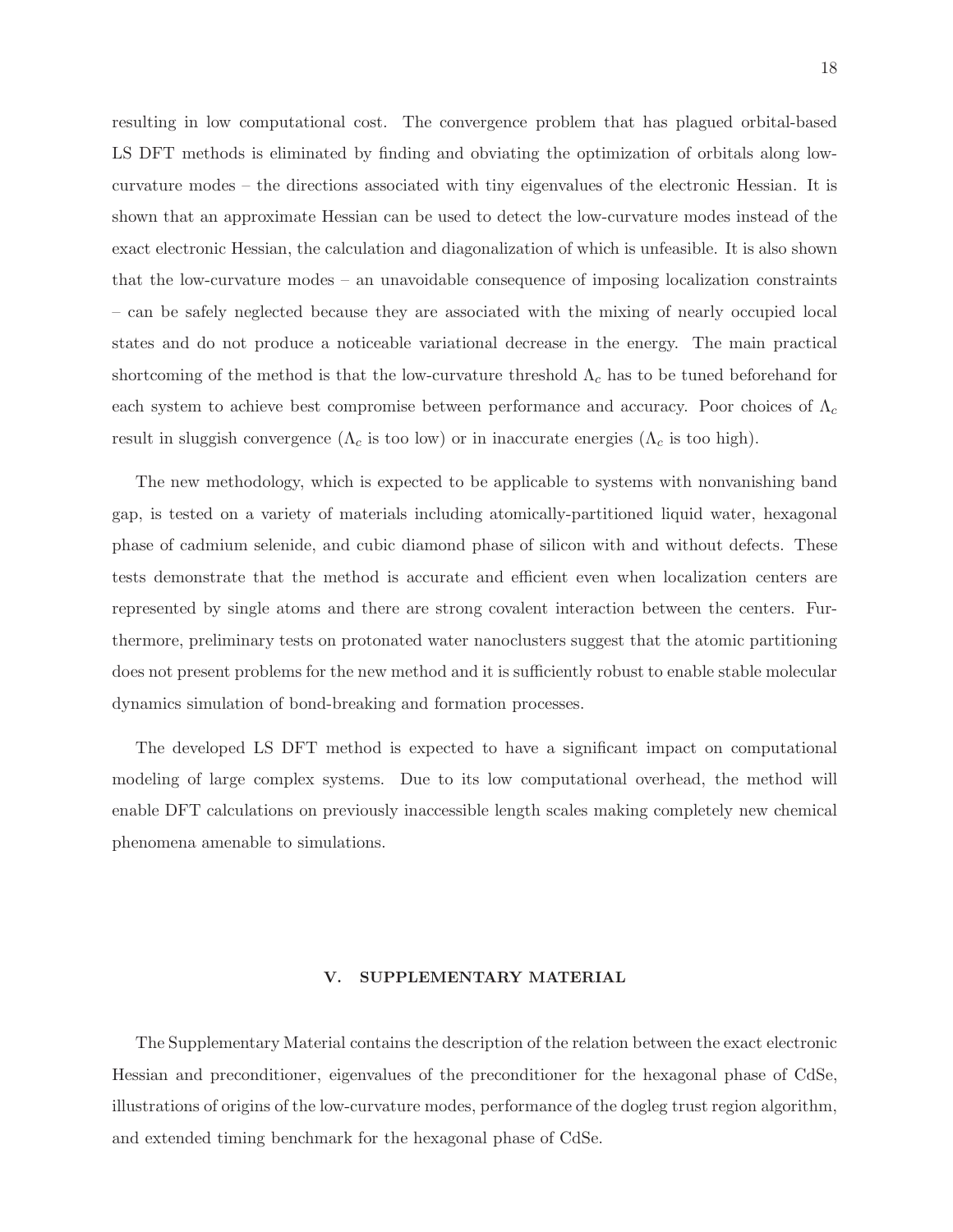# VI. ACKNOWLEDGMENTS

The research was funded by the Natural Sciences and Engineering Research Council of Canada through the Discovery Grant (RGPIN-2016-05059). The authors are grateful to Compute Canada for computer time.

# VII. DATA AVAILABILITY

The data that support the findings of this study are available from the corresponding author upon reasonable request.

- ∗ [rustam.khaliullin@mcgill.ca](mailto:rustam.khaliullin@mcgill.ca)
- <span id="page-18-1"></span><span id="page-18-0"></span><sup>1</sup> Goedecker, S. Linear scaling electronic structure methods. *Rev. Mod. Phys.* 71, 1085 (1999).
- <span id="page-18-7"></span><sup>2</sup> Bowler, D. & Miyazaki, T. Methods in electronic structure calculations. *Rep. Prog. Phys.* 75, 036503 (2012).
- <span id="page-18-2"></span><sup>3</sup> Zaleśny, R., Papadopoulos, M. G., Mezey, P. G. & Leszczynski, J. *Linear-Scaling Techniques in Computational Chemistry and Physics: Methods and Applications*, vol. 13 (Springer Science & Business Media, 2011).
- <span id="page-18-3"></span><sup>4</sup> Li, X.-P., Nunes, R. & Vanderbilt, D. Density-matrix electronic-structure method with linear system-size scaling. *Phys. Rev. B* 47, 10891 (1993).
- <sup>5</sup> Lee, T.-S., York, D. M. & Yang, W. Linear-scaling semiempirical quantum calculations for macromolecules. *J. Chem. Phys.* 105, 2744–2750 (1996).
- <sup>6</sup> Li, X. S., Millam, J. M., Scuseria, G. E., Frisch, M. J. & Schlegel, H. B. Density matrix search using direct inversion in the iterative subspace as a linear scaling alternative to diagonalization in electronic structure calculations. *J. Chem. Phys.* 119, 7651 (2003).
- <span id="page-18-5"></span><sup>7</sup> Shao, Y., Saravanan, C., Head-Gordon, M. & White, C. A. Curvy steps for density matrix-based energy minimization: Application to large-scale self-consistent-field calculations. *J. Chem. Phys.* 118, 6144 (2003).
- <span id="page-18-6"></span><sup>8</sup> VandeVondele, J., Borstnik, U. & Hutter, J. Linear scaling self-consistent field calculations with millions of atoms in the condensed phase. *J. Chem. Theory Comput.* 8, 3565–3573 (2012).
- <sup>9</sup> Kussmann, J., Beer, M. & Ochsenfeld, C. Linear-scaling self-consistent field methods for large molecules. *Wiley Interdisciplinary Reviews: Computational Molecular Science* 3, 614–636 (2013).
- <span id="page-18-4"></span><sup>10</sup> Aarons, J., Sarwar, M., Thompsett, D. & Skylaris, C.-K. Perspective: Methods for large-scale density functional calculations on metallic systems. *J. Chem. Phys.* 145, 220901 (2016).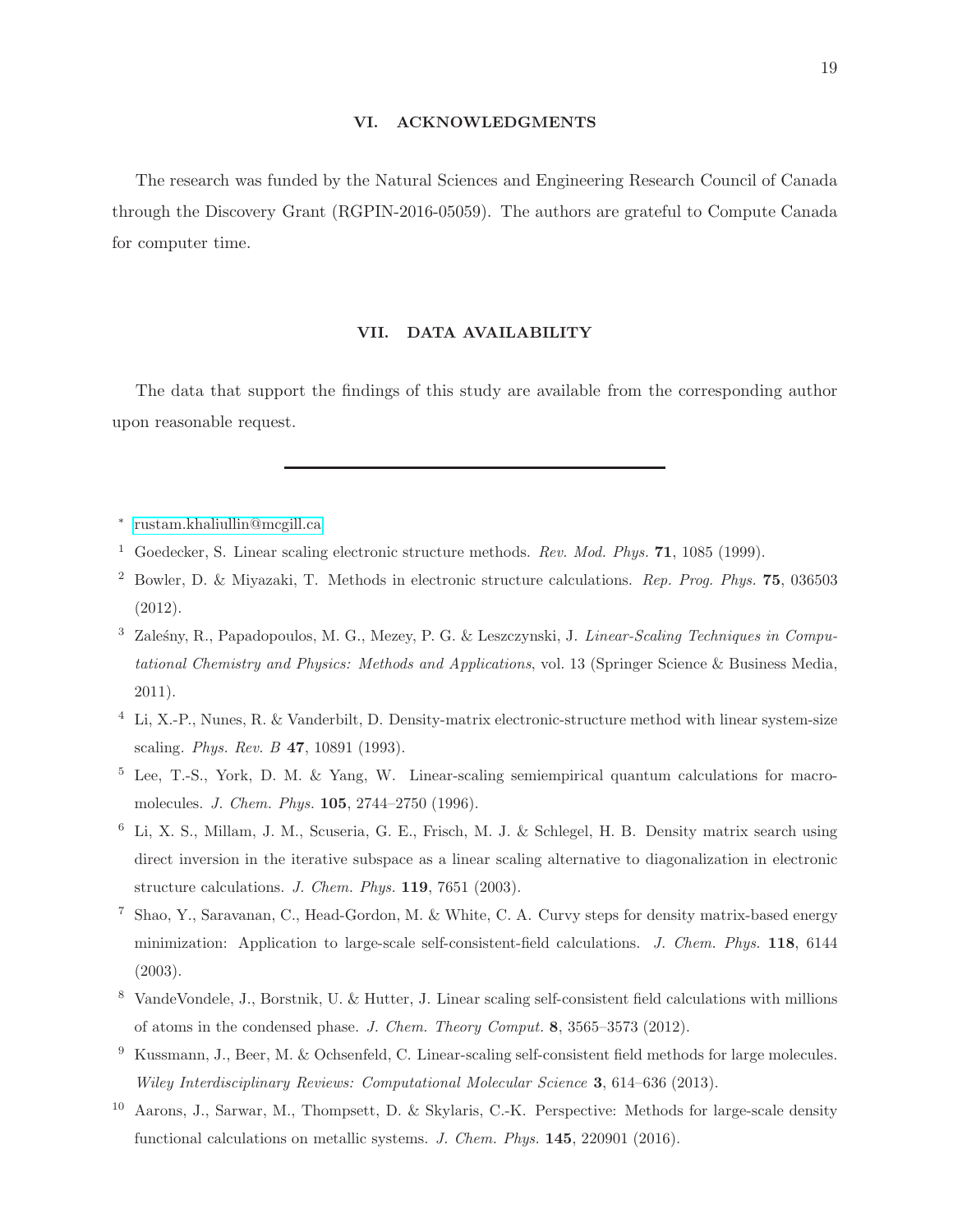- <span id="page-19-0"></span><sup>11</sup> Goedecker, S. & Colombo, L. Efficient linear scaling algorithm for tight-binding molecular dynamics. *Phys. Rev. Lett.* 73, 122 (1994).
- <span id="page-19-1"></span><sup>12</sup> Goedecker, S. & Teter, M. Tight-binding electronic-structure calculations and tight-binding molecular dynamics with localized orbitals. *Phys. Rev. B* 51, 9455 (1995).
- <span id="page-19-2"></span><sup>13</sup> Yang, W. Direct calculation of electron density in density-functional theory. *Phys. Rev. Lett.* 66, 1438 (1991).
- <span id="page-19-3"></span><sup>14</sup> Yang, W. A local projection method for the linear combination of atomic orbital implementation of density-functional theory. *J. Chem. Phys.* 94, 1208–1214 (1991).
- <span id="page-19-4"></span><sup>15</sup> Arita, M., Bowler, D. R. & Miyazaki, T. Stable and efficient linear scaling first-principles molecular dynamics for 10000+ atoms. *J. Chem. Theory Comput.* 10, 5419–5425 (2014).
- <span id="page-19-5"></span><sup>16</sup> Khaliullin, R. Z., VandeVondele, J. & Hutter, J. Efficient linear-scaling density functional theory for molecular systems. *J. Chem. Theory Comput.* 9, 4421–4427 (2013).
- <span id="page-19-6"></span> $17$  Richters, D. & Kühne, T. D. Self-consistent field theory based molecular dynamics with linear system-size scaling. *J. Chem. Phys.* 140, 134109 (2014).
- <sup>18</sup> Goringe, C., Bowler, D. & Hernandez, E. Tight-binding modelling of materials. *Rep. Prog. Phys.* 60, 1447 (1997).
- <span id="page-19-7"></span><sup>19</sup> Ratcliff, L., Conduit, G., Hine, N. & Haynes, P. Band structure interpolation using optimized local orbitals from linear-scaling density functional theory. *Phys. Rev. B* 98, 125123 (2018).
- <span id="page-19-8"></span><sup>20</sup> Gillan, M. J., Bowler, D. R., Goringe, C. M. & Hernández, E. H. *First Principles Order N Calculations on Very Large Systems* (World Scientific, 1998).
- <span id="page-19-14"></span><sup>21</sup> Skylaris, C.-K., Haynes, P. D., Mostofi, A. A. & Payne, M. C. Introducing onetep: Linear-scaling density functional simulations on parallel computers. *J. Chem. Phys.* 122, 084119 (2005).
- <span id="page-19-15"></span><sup>22</sup> Nakata, A., Bowler, D. R. & Miyazaki, T. Optimized multi-site local orbitals in the large-scale dft program conquest. *Phys. Chem. Chem. Phys.* 17, 31427–31433 (2015).
- <span id="page-19-9"></span><sup>23</sup> Mohr, S. *et al.* Accurate and efficient linear scaling dft calculations with universal applicability. *Phys. Chem. Chem. Phys.* 17, 31360–31370 (2015).
- <span id="page-19-10"></span><sup>24</sup> Mostofi, A. A., Haynes, P. D., Skylaris, C.-K. & Payne, M. C. Preconditioned iterative minimization for linear-scaling electronic structure calculations. *J. Chem. Phys.* 119, 8842 (2003).
- <span id="page-19-11"></span><sup>25</sup> Matsuoka, O. Expansion methods for adams–gilbert equations. i. modified adams–gilbert equation and common and fluctuating basis sets. *J. Chem. Phys.* 66, 1245–1254 (1977).
- <sup>26</sup> Stoll, H. & Preuß, H. On the direct calculation of localized hf orbitals in molecule clusters, layers and solids. *Theor. Chem. Acc.* 46, 11–21 (1977).
- <span id="page-19-12"></span><sup>27</sup> Mehler, E. L. Self-consistent, nonorthogonal group function approximation for polyatomic systems. i. closed shells. *J. Chem. Phys.* 67, 2728–2739 (1977).
- <span id="page-19-13"></span><sup>28</sup> Stoll, H., Wagenblast, G. & Preuβ, H. On the use of local basis sets for localized molecular orbitals. *Theor. Chem. Acc.* 57, 169–178 (1980).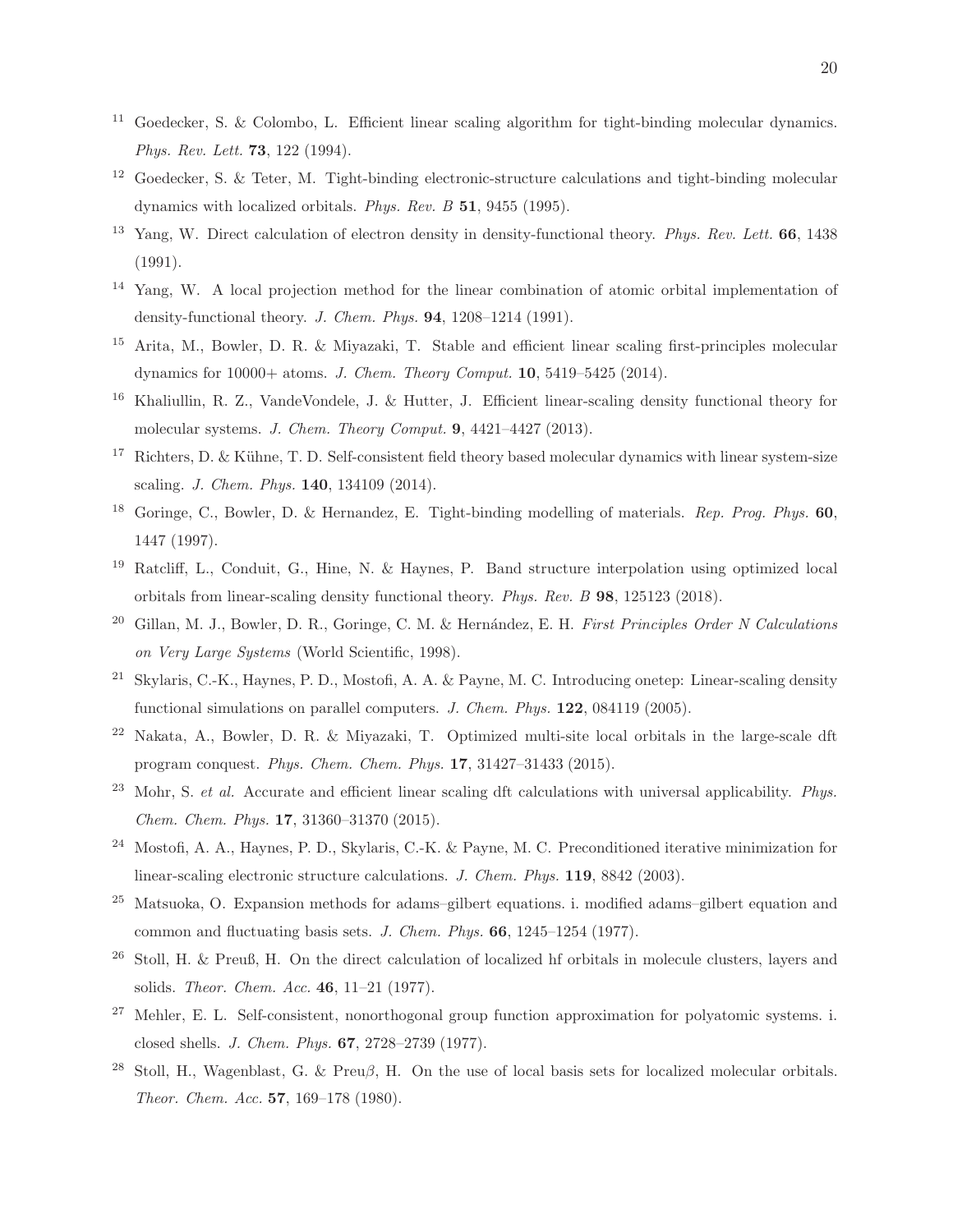- <span id="page-20-0"></span><sup>29</sup> Ordejón, P., Drabold, D. A., Martin, R. M. & Grumbach, M. P. Linear system-size scaling methods for electronic-structure calculations. *Phys. Rev. B* 51, 1456 (1995).
- <span id="page-20-1"></span><sup>30</sup> Burger, S. K. & Yang, W. Linear-scaling quantum calculations using non-orthogonal localized molecular orbitals. *J. Phys.: Condens. Matter* 20, 294209 (2008).
- <span id="page-20-2"></span><sup>31</sup> Khaliullin, R. Z., Head-Gordon, M. & Bell, A. T. An efficient self-consistent field method for large systems of weakly interacting components. *J. Chem. Phys.* 124, 204105 (2006).
- <span id="page-20-4"></span><sup>32</sup> Khaliullin, R. Z., Cobar, E. A., Lochan, R. C., Bell, A. T. & Head-Gordon, M. Unravelling the origin of intermolecular interactions using absolutely localized molecular orbitals. *J. Phys. Chem. A* 111, 8753–8765 (2007).
- <sup>33</sup> Khaliullin, R. Z., Bell, A. T. & Head-Gordon, M. Analysis of charge transfer effects in molecular complexes based on absolutely localized molecular orbitals. *J. Chem. Phys.* 128, 184112 (2008).
- <span id="page-20-3"></span><sup>34</sup> Horn, P. R., Sundstrom, E. J., Baker, T. A. & Head-Gordon, M. Unrestricted absolutely localized molecular orbitals for energy decomposition analysis: Theory and applications to intermolecular interactions involving radicals. *J. Chem. Phys.* 138, 134119 (2013).
- <span id="page-20-5"></span> $35$  Mo, Y., Gao, J. & Peyerimhoff, S. D. Energy decomposition analysis of intermolecular interactions using a block-localized wave function approach. *J. Chem. Phys.* 112, 5530–5538 (2000).
- <sup>36</sup> Khaliullin, R. Z. & Kühne, T. D. Microscopic properties of liquid water from combined ab initio molecular dynamics and energy decomposition studies. *Phys. Chem. Chem. Phys.* 15, 15746–15766 (2013).
- <span id="page-20-6"></span><sup>37</sup> Mo, Y. The block-localized wavefunction (blw) perspective of chemical bonding. *The Chemical Bond: Fundamental Aspects of Chemical Bonding* 199–232 (2014).
- <span id="page-20-7"></span><sup>38</sup> Mauri, F., Galli, G. & Car, R. Orbital formulation for electronic-structure calculations with linear system-size scaling. *Phys. Rev. B* 47, 9973 (1993).
- <span id="page-20-12"></span> $39$  Fattebert, J.-L. & Gygi, F. Linear scaling first-principles molecular dynamics with controlled accuracy. *Comput. Phys. Commun.* 162, 24–36 (2004).
- <span id="page-20-9"></span> $^{40}$  Peng, L., Gu, F. L. & Yang, W. Effective preconditioning for ab initio ground state energy minimization with non-orthogonal localized molecular orbitals. *Phys. Chem. Chem. Phys.* 15, 15518–15527 (2013).
- <span id="page-20-8"></span><sup>41</sup> Tsuchida, E. Ab initio molecular dynamics simulations with linear scaling: application to liquid ethanol. *J. Phys.: Condens. Matter* 20, 294212 (2008).
- <span id="page-20-10"></span><sup>42</sup> Yang, W. Absolute-energy-minimum principles for linear-scaling electronic-structure calculations. *Phys. Rev. B* 56, 9294 (1997).
- <span id="page-20-11"></span><sup>43</sup> Kim, J., Mauri, F. & Galli, G. Total-energy global optimizations using nonorthogonal localized orbitals. *Phys. Rev. B* 52, 1640 (1995).
- <span id="page-20-13"></span><sup>44</sup> Fattebert, J.-L. & Gygi, F. Linear-scaling first-principles molecular dynamics with plane-waves accuracy. *Phys. Rev. B* 73, 115124 (2006).
- <span id="page-20-14"></span><sup>45</sup> Osei-Kuffuor, D. & Fattebert, J.-L. Accurate and scalable o (n) algorithm for first-principles moleculardynamics computations on large parallel computers. *Phys. Rev. Lett.* 112, 046401 (2014).